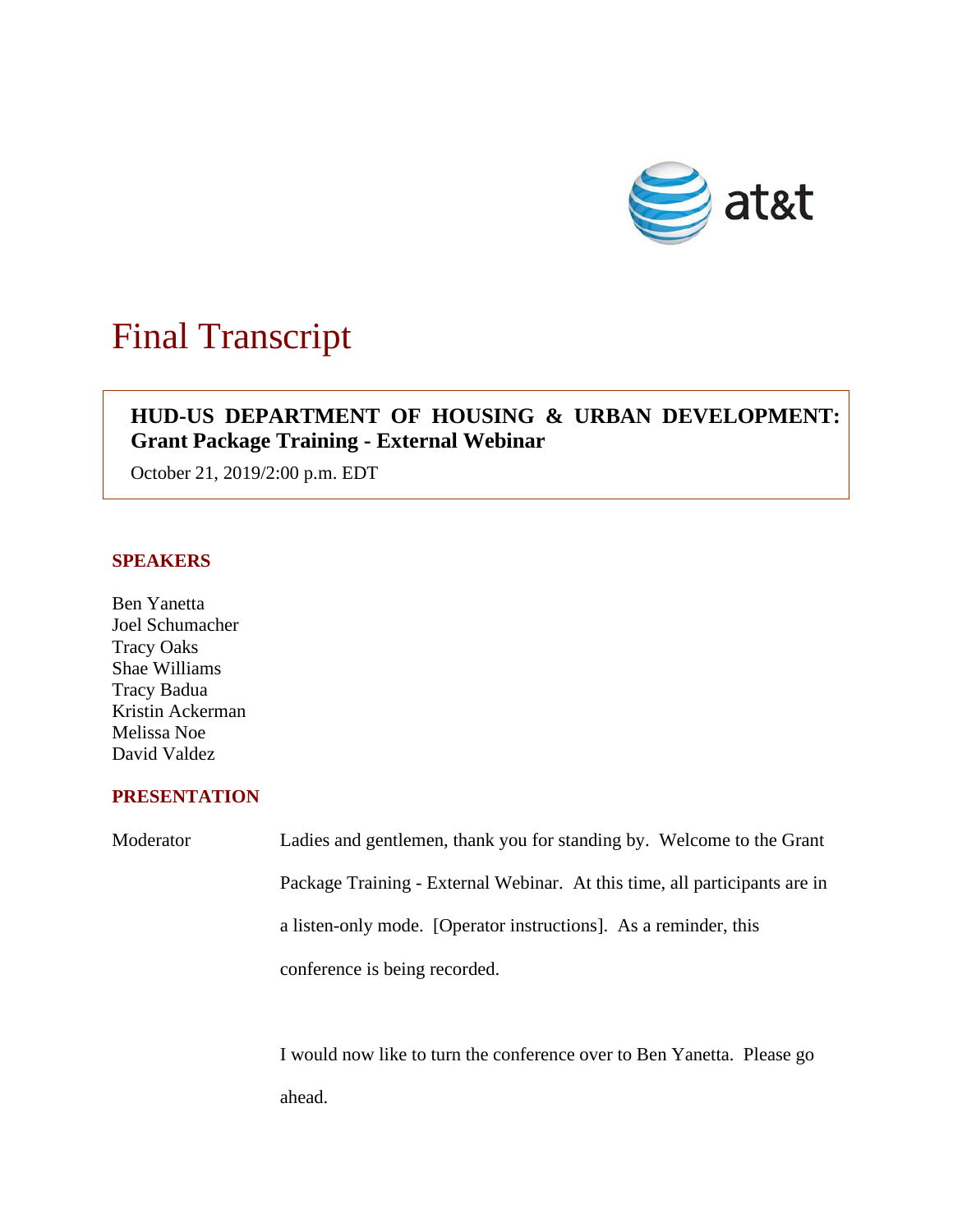Ben Thanks, Paul. Hi, everyone. This is Ben Yanetta. I'm with the Office of Housing Counseling.

> Before I turn it over to today's presenters, I just have a few housekeeping items to go over. As was mentioned, the audio is being recorded. We will be putting the playback number, along with this PowerPoint presentation and a transcript, up on the HUD Exchange website. It takes about seven to ten days to get that uploaded, so you can review this or have members of your staff that were unable to join us today view that if necessary. The Training Digest on HUD Exchange will be updated as well when the webinar is posted.

We sent handouts to you ahead of time. I believe they were sent last Friday or they may have been sent this morning. We also have uploaded the presentation as a PDF to the handout section of this webinar's interface. If you look over on your right, you'll see a handout section. This one is actually updated from the one that you received via email earlier so if you wanted to download this one, it has a few slides that we have updated. So, that probably would be better for you to have so you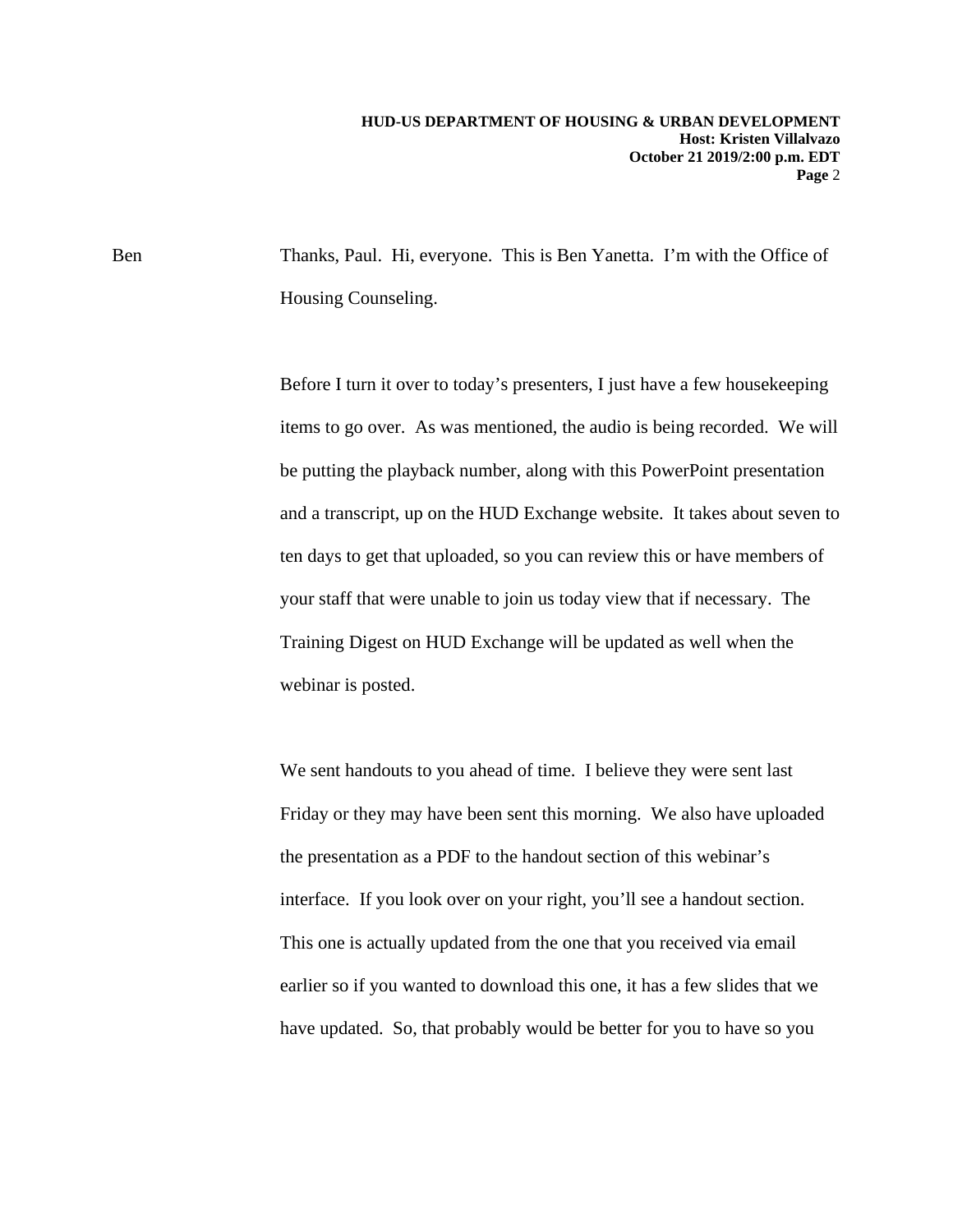can go ahead and download that now. All you have to do is click on it and the download will automatically start.

We are not going to really be doing question and answer sessions over the phone or through the question box on the webinar's interface. There will be no voice questions during this webinar, but we will be asking you to provide comments and questions throughout the webinar as they come to your mind. We will be saving those to the end to go over a few of them.

To ask your question in the webinar's interface, you can type it directly into the questions box and it goes into a queue that we're monitoring throughout. And as we see a lot of questions coming, we'll be taking the ones that we've seen a lot and we can provide a quick answer for at the end of the webinar. We'll fill up as much time as we can with the questions, but if we're not able to get to your question, feel free to send us an email at housing.counseling@HUD.gov. And, you can send that with the subject line NOFA Question or the title of this webinar in your subject line. You can also always reach out to your HUD POC to ask questions about grant execution.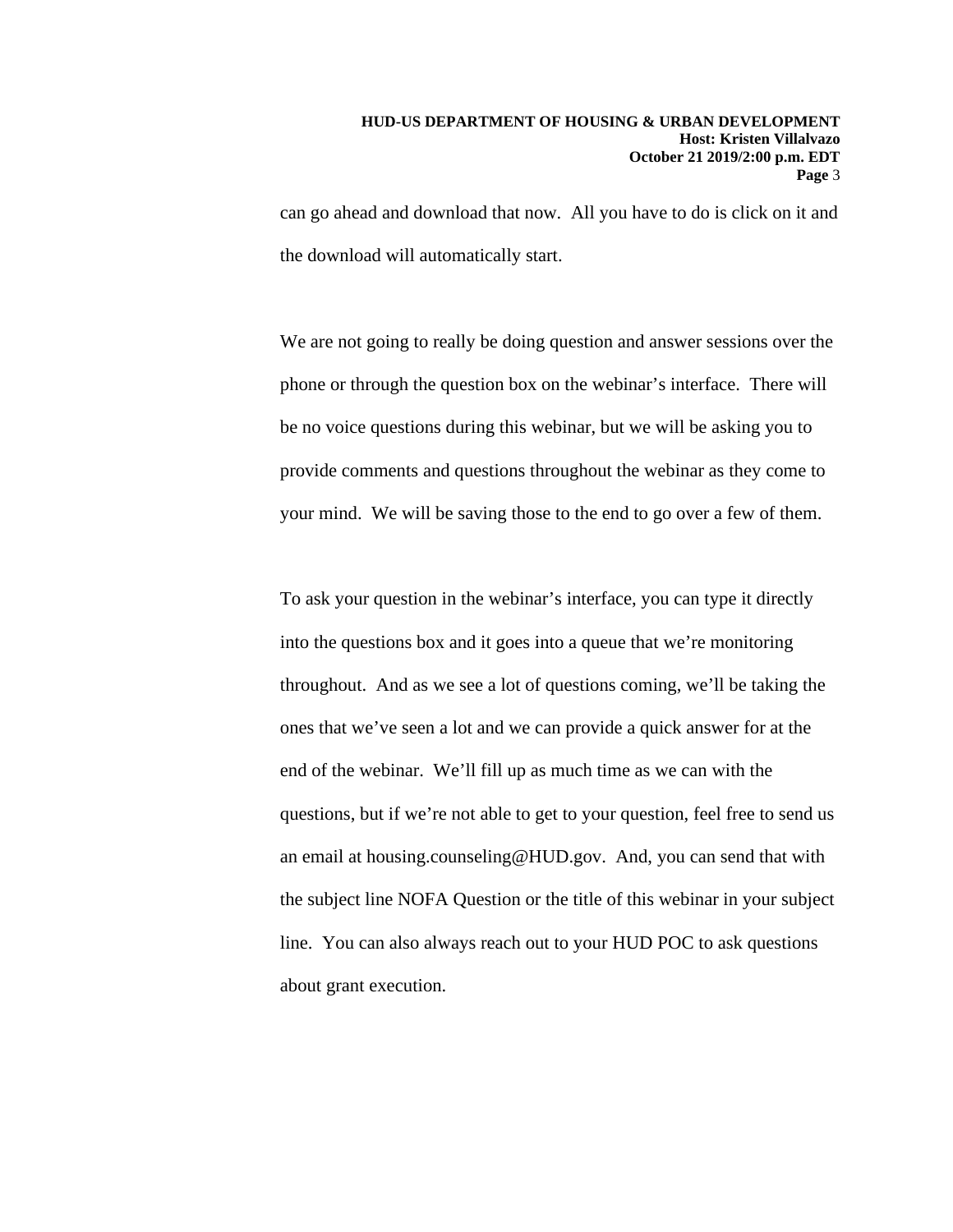This slide is not actually relevant today because we're not doing any live questions over the phones. After you attended—well with everybody that did sign in for this webinar today, you'll receive a certificate of training from GoToWebinar. You'll get that in about 48 hours and you can print that out and save it for your records. After it's posted on the HUD Exchange website, you can also get credit for attending the webinar by finding it and finding the webinar on the link that's displayed here. You just click on the Get Credit for This Training and you will be set.

The Housing Counseling Training Digest on HUD Exchange is a great resource for everybody to use to see upcoming training. That's hosted by OHC and our other training partners, so if you haven't been using the HUD Exchange website for housing counseling, it really does have a lot of great resources available to you, not just for webinars but also toolkits and other information that's really relevant to your role as a housing counseling agency and all of the things that go into HUD approval.

At this time, I'd like to turn it over to Joel Schumacher to really begin the presentation. Thanks a lot.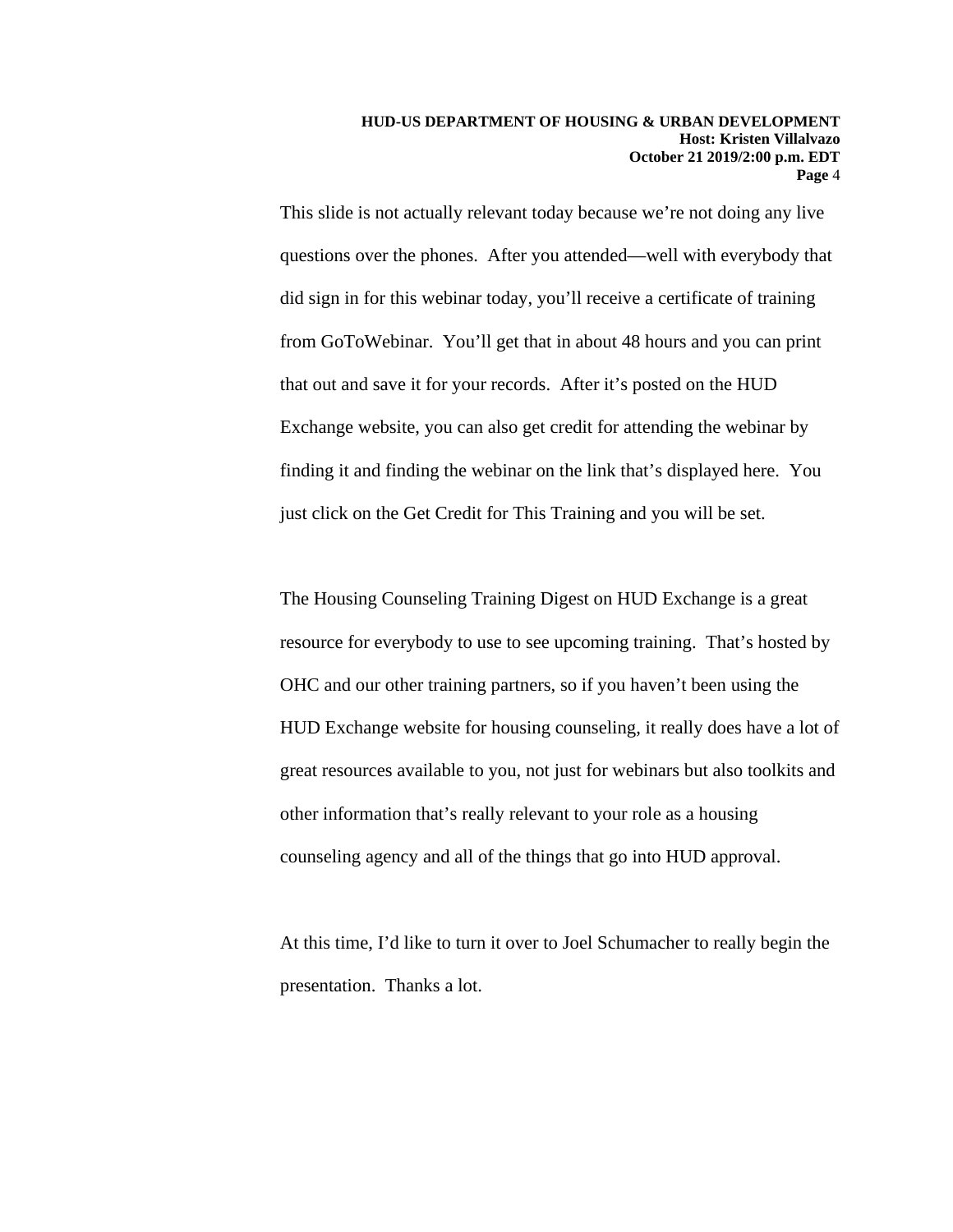Joel Thank you so much, Ben. Next slide. This year we had \$42.8 million that we were able to distribute through the comprehensive housing counseling NOFA. You can see the award breakdown. The awards were given out pretty similar ratio to how we have in previous years. With this money, we have gotten commitments that we'll probably see over one million households getting the necessary counseling information to improve their financial situation and hopefully keep or maintain a property.

> Next slide. This is the overview for today. I'm currently giving the introduction overview, followed by my colleague Tracy who will go over the grant execution process. And finally Shae, Tracy and Kristin will review some of the key articles and the most important articles that you will find in the grant agreement which was sent out to everybody with the grant award package that everyone should have received in the mail probably last week.

Next slide. Some general NOFA information, we have heard your requests and we've moved back to using a two-year award structure. What that means is for those of you who were successful and being awarded funds for fiscal year '19, for next year you're not going to have to do a full reapplication. Rather, you'll be receiving an expression of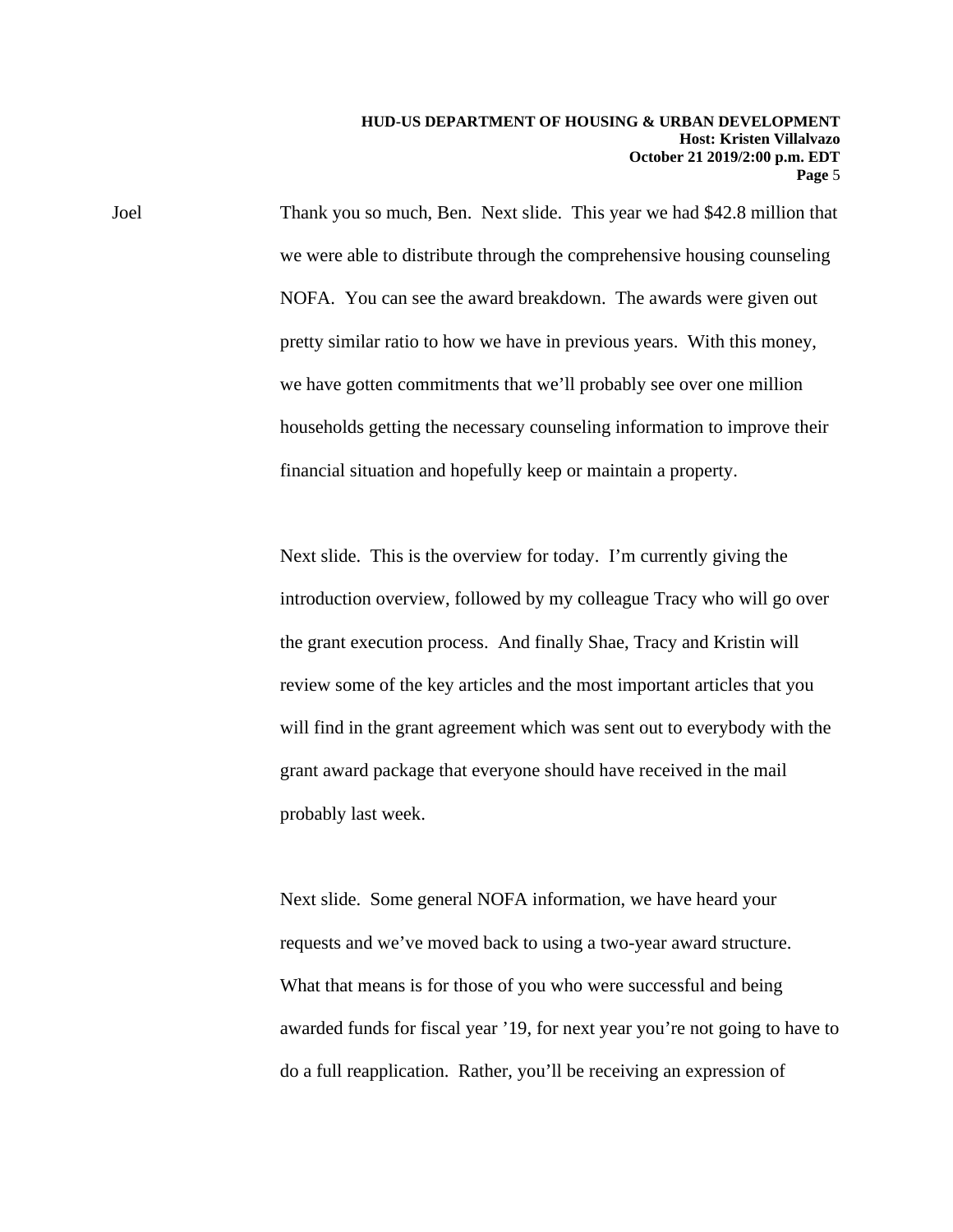interest letter, and through returning that letter to HUD you will then be eligible to compete for the FY20 funds. The period performance this year is back to the usual 18 months. So, it started in FY19, which was October of last year and continues into another six months beyond that into March 31st of 2020.

Next slide. A lot of people have questions about the eligible activities and I wanted to take a quick moment to highlight that section because it was a source of a lot of confusion last year when we were asked to implement that change. So, wanted to point out that if you're seeking reimbursement for direct costs, the costs need to be incurred pursuant to one of these activities: housing counseling and education, oversight, compliance and quality control, supervision, training and certification, and marketing and outreach. I'm going to illustrate this a little bit more on these next slides.

So, one of the things I want to delineate for everyone is a cost versus activities. So, the costs for example, paper, plane tickets, salary, we don't intrinsically know whether a given cost is or is not incurred pursuant to one of the eligible activities. And, as such, I think people when structuring your budget and getting approval from your POC, if you're asked about any of these costs consider that cost as it pertains to the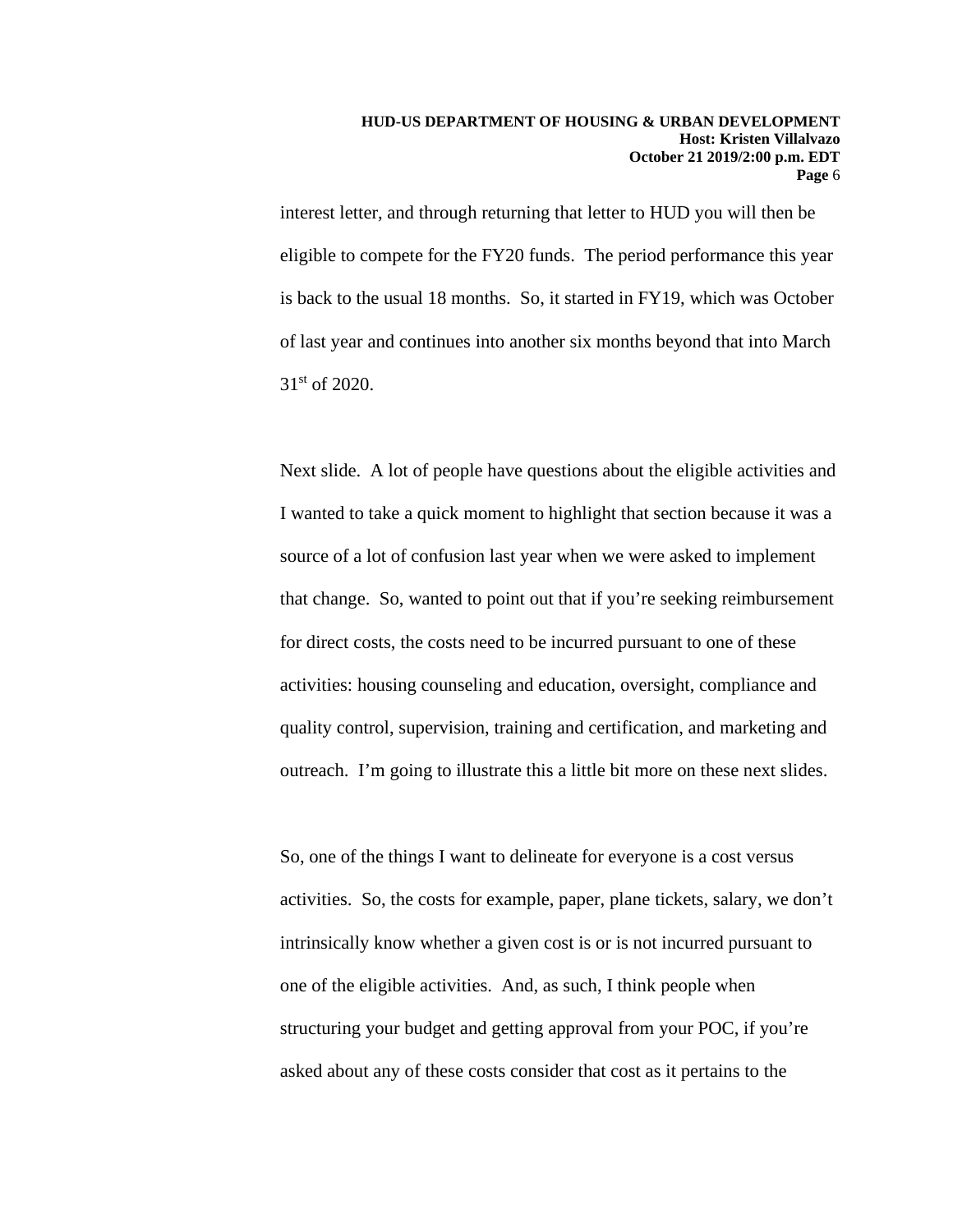activity. For instance, paper, if you used paper to print disclosure forms, well, that meets the eligible activity of oversight, compliance and quality control. Or for instance you have a plane ticket, what's that ticket for? Oh, you're attending a training conference, well you're allowed to get reimbursement for receiving training on housing counseling matters so in that case that ticket would be incurred pursuant to an eligible activity. Or, salary, it depends on what the salary is for. If the salary is to fund a counselor and the counselor is giving a workshop or counseling, then in that case it's pursuant to the end of housing counseling and group education.

Next slide. So when you formulate your budgets for approval, the grantee has to be prepared to demonstrate how the cost was incurred pursuant to an eligible activity. If you get any feedback from your POC, I just wanted to have everyone know in advance that you may be asked to demonstrate how a given cost does or does not relate. A lot of it will be obvious but if you get asked follow-up questions just be prepared.

 The guidance on that, if you need to review, it's found in the NOFA publication itself, in Section 4F. And, for those of you who have your grant agreements in hand, it's in Article 4, Section C.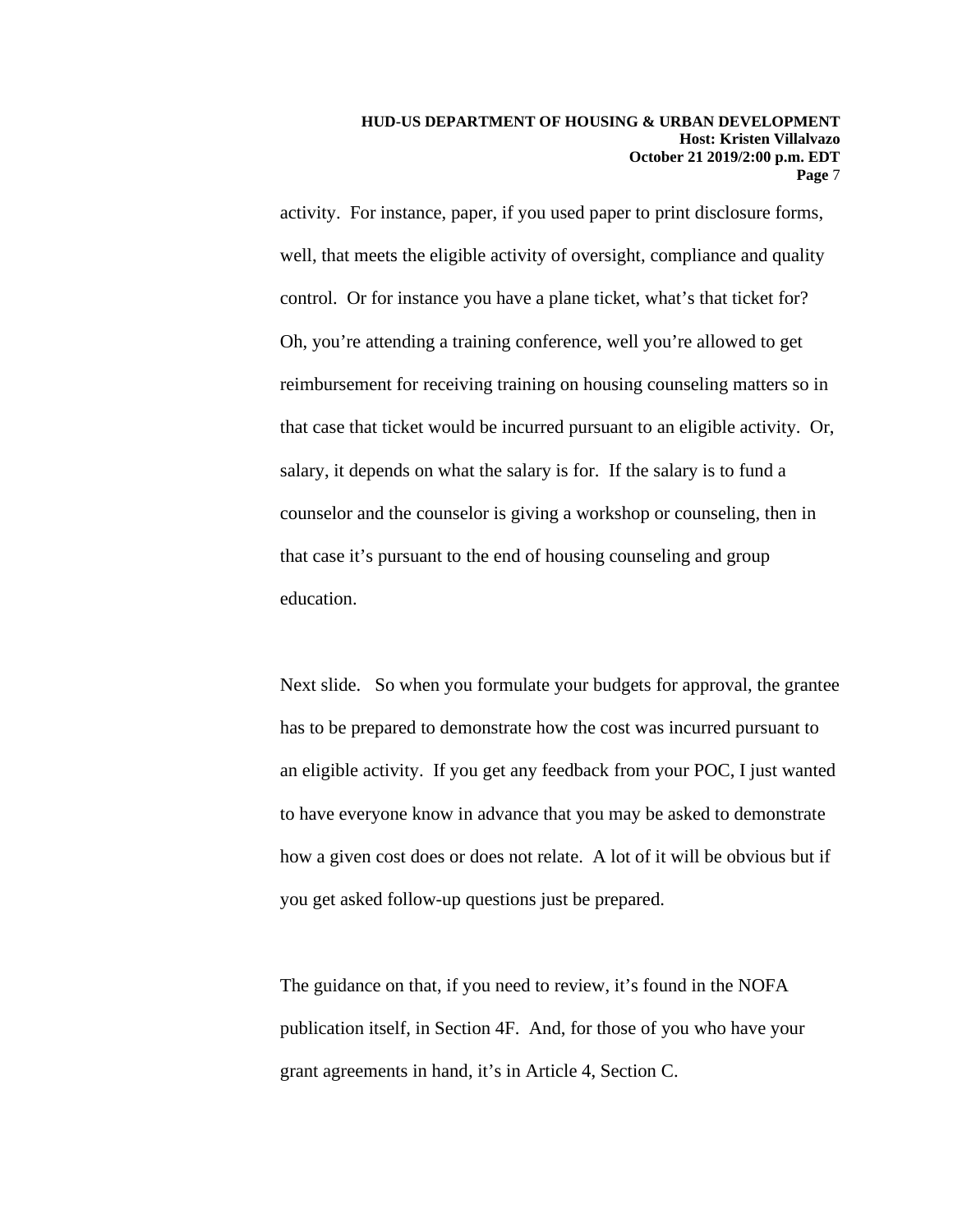Next slide. I want to illustrate there's ineligible costs, obviously the number is potentially infinite. But I wanted to highlight just a couple by way of example. For instance, if a salary infringe—if you were seeking reimbursement for time that was not spent on an eligible activity, or you had an unspecified administrative costs and didn't clarify what those costs are or what they were being used for, or if you're traveling, but the traveling is not in conjunction with an eligible activity, those would not be reimbursable.

Additionally, a constant reminder that all grants operate under the shadow of 2CFR200, which is OMB's guidance on grants. So, anything in Subpart E you can use that as a reference for things that are or are not eligible. For instance, there's categorical exemptions for things like alcohol, bad debt, defensive civil proceedings. If you end up being sued, you can't use a grant for your lawyer. Just a reminder, that 2CFR200 applies in terms of all cost reimbursement.

And finally, there's some things that just legally are not allowed, like using the grant for lobbying. You can't use the grant to lobby for more grants. That is forbidden.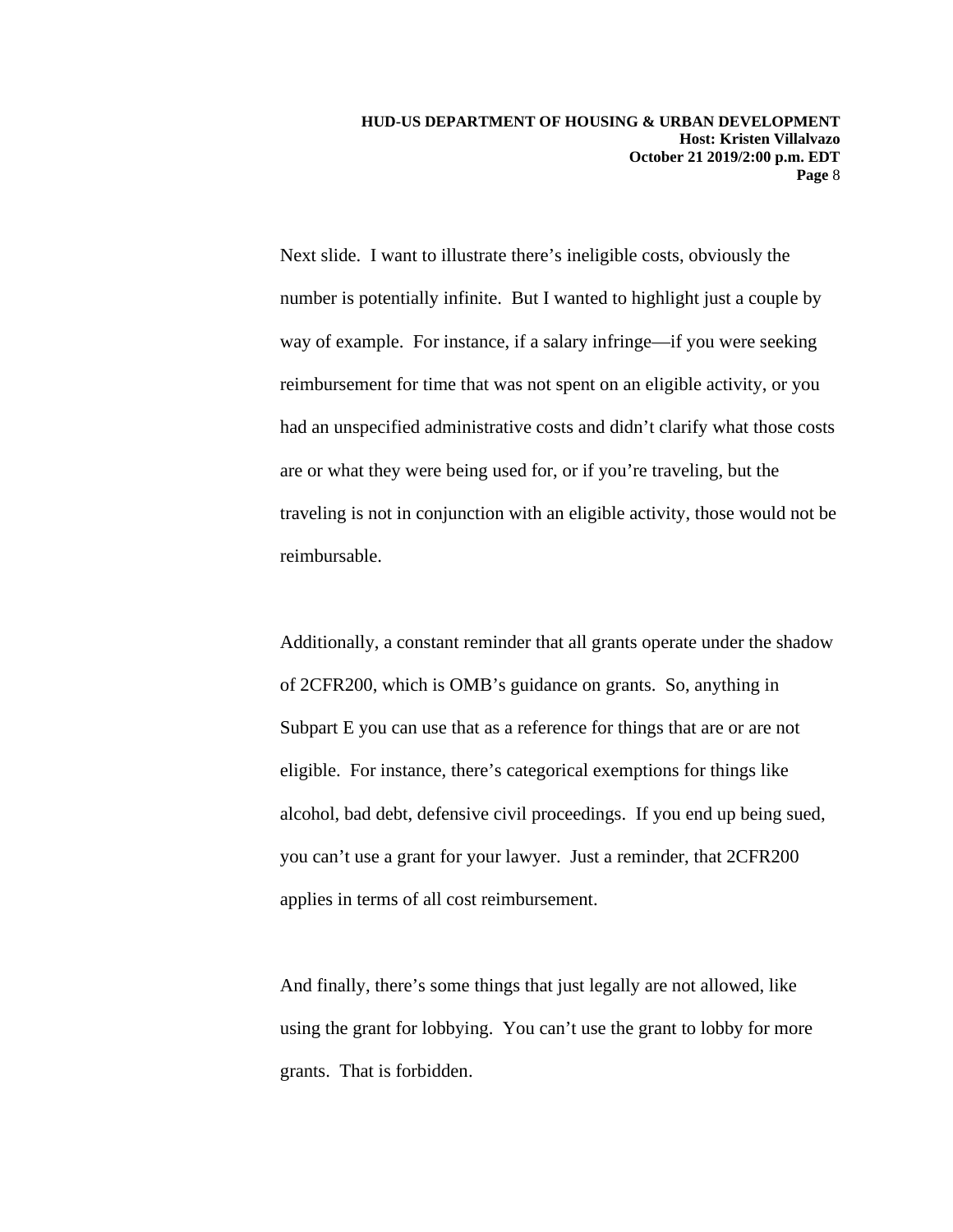Next slide. That concludes the overview. I want to get to the substance of the matter right away. So, Tracy Oaks, my colleague, will be reviewing with you the grant execution process. Thank you.

Tracy O. Great. Next slide. Thanks, Joel. So by now you should have received your grant award packages. If you have not, please reach out to your HUD POC so they can get your packages out to you as soon as possible.

> In your award packages, we've included the grant application checklist. The checklist includes all the required documents that you must submit to your POCs to execute your fiscal year '19 grant. It is required that your POC receive and improve a complete grant package before you'll have access to the funds under this grant. So, again, a complete grant package is required to be returned and approved to your POC.

In addition to the checklist, your grant execution package also includes an award letter, so please refer to both the checklist and the award letter when preparing your grant execution package. The award letter spells out specific documents that need to be signed by you, the grantee, and returned with your complete package. So, if you didn't get additional time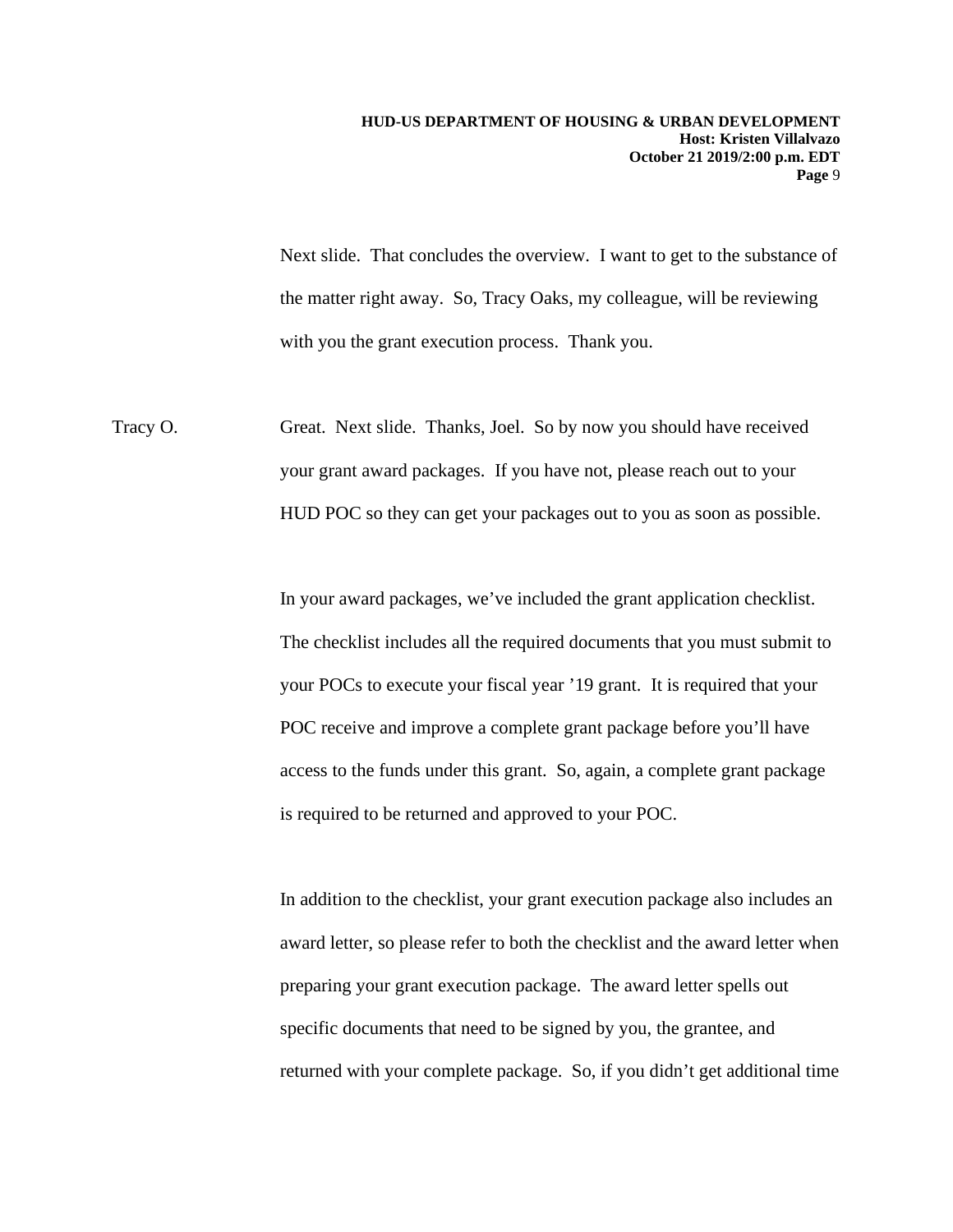to review your grant agreement and submit your documents, please reach out to your POC as soon as possible for assistance. They can assist you with that extension. Just make sure that you do receive that approval in writing and that you follow up by the date that's agreed upon to submit your documents.

Next slide. One of the documents that will need to be signed and returned with your package is the HUD 1044. The 1044 includes specific information to your grant, such as the grant amount and also your grant number. Also on the 1044 is the name and contact information for your HUD POC, just in case you need to contact him/her with any questions. Your package will also include your grant agreement, and as spelled out in your award letter, we do not require you to send back the entire grant agreement. Just the final page of the grant agreement needs to be signed and sent back, but also of course please keep a copy of the grant agreement and the 1044 for your records.

Next slide. For indirect cost rate documentation, there are three options. So, for agencies with an approved NICRA, you must provide a copy of your approved NICRA if you intend on billing the HUD grant for indirect costs.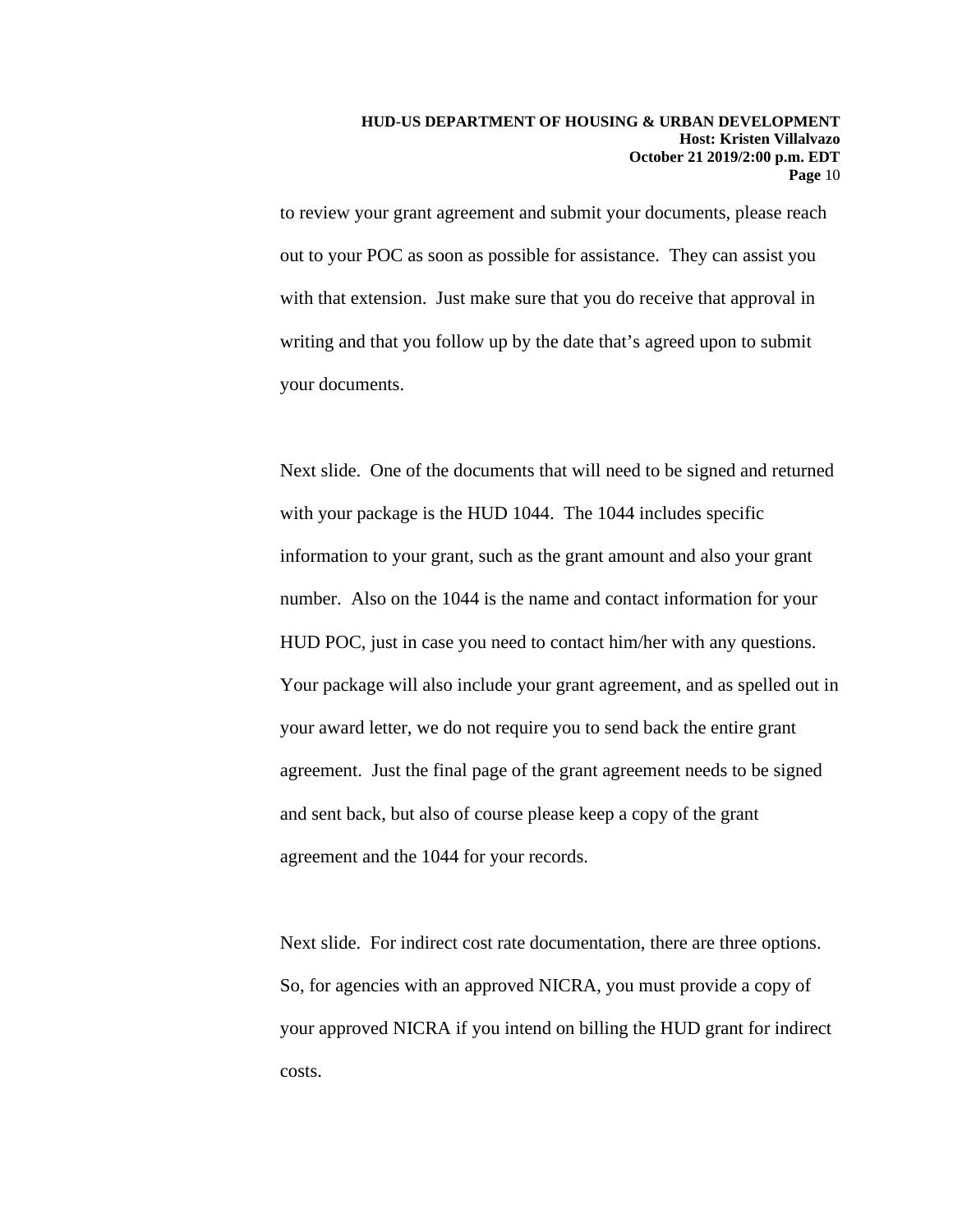The second option is you can provide a statement that your agency does not have a NICRA, and you will use the de minimis rate of 10% of modified total direct costs. The exception to this second option are for agencies that receive more than \$35 million in direct federal funding. You are not eligible for the de minimis rate.

The third option is for you to provide a statement with your grant execution package that your agency will not bill the HUD grant for indirect costs.

Next slide. For your financial management systems, you must provide a signed certification that demonstrates your financial management system satisfies the requirements of 2CFR Section 200.302. Your system must identify all federal awards received and expended, the source and application of funds, disclosure of financial results. It must also demonstrate its accountability over those funds. We do provide a link to the full regulation so you can review the text in detail for this requirement.

Next slide. For your audits, if your agency receives more than \$750,000 in federal funds, you will need to provide a program-specific single audit.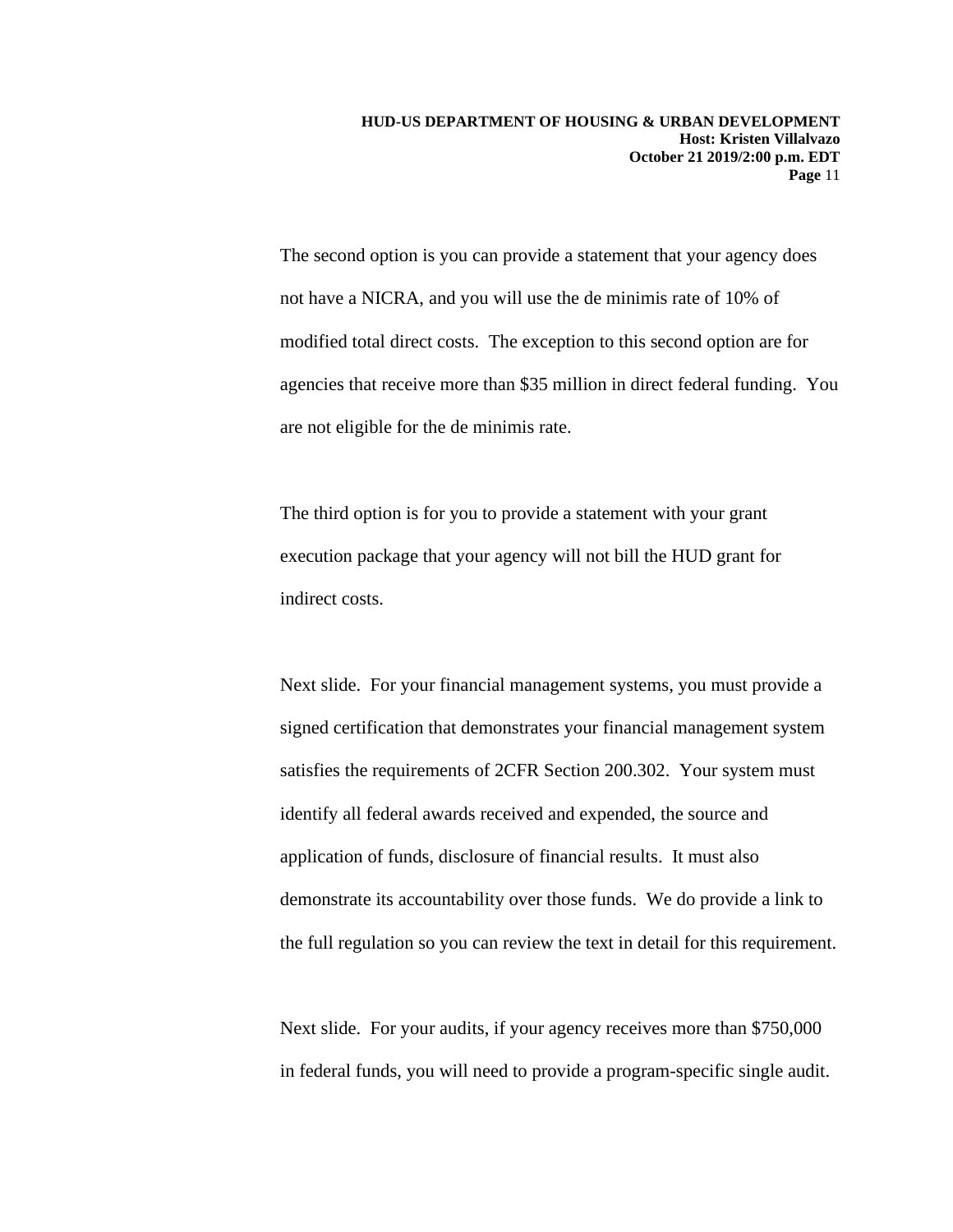If you expend less than \$750,000 in federal funds, you will need to provide an independent financial audit. Again, no earlier than fiscal year 2016.

Next slide. For your code of conduct, this only applies if you do not have a code of conduct approved and your agency is not listed on HUD's site, or if your code of conduct has changed since you last submitted it to HUD. In this presentation, we do provide a link, I believe we also provide a link in the award letter and the checklist. If you're not sure if your agency is currently listed, we recommend that you go to the link, check to see if your agency is on there. If your agency is listed, you do not need to do anything further with respect to your code of conduct. If you do not see your agency on the list or your code of conduct has changed, you will need to submit a new copy of your code of conduct to your POC as part of your grant execution package.

Next slide. For your budgets, your budgets must account for and document how every dollar billed to the grant is spent. Your expenses must be itemized. This applies to all grant recipients, not just local housing agencies, but parent agencies as well. You can also refer to page 3 of your grant award letter, which includes the cost categories that must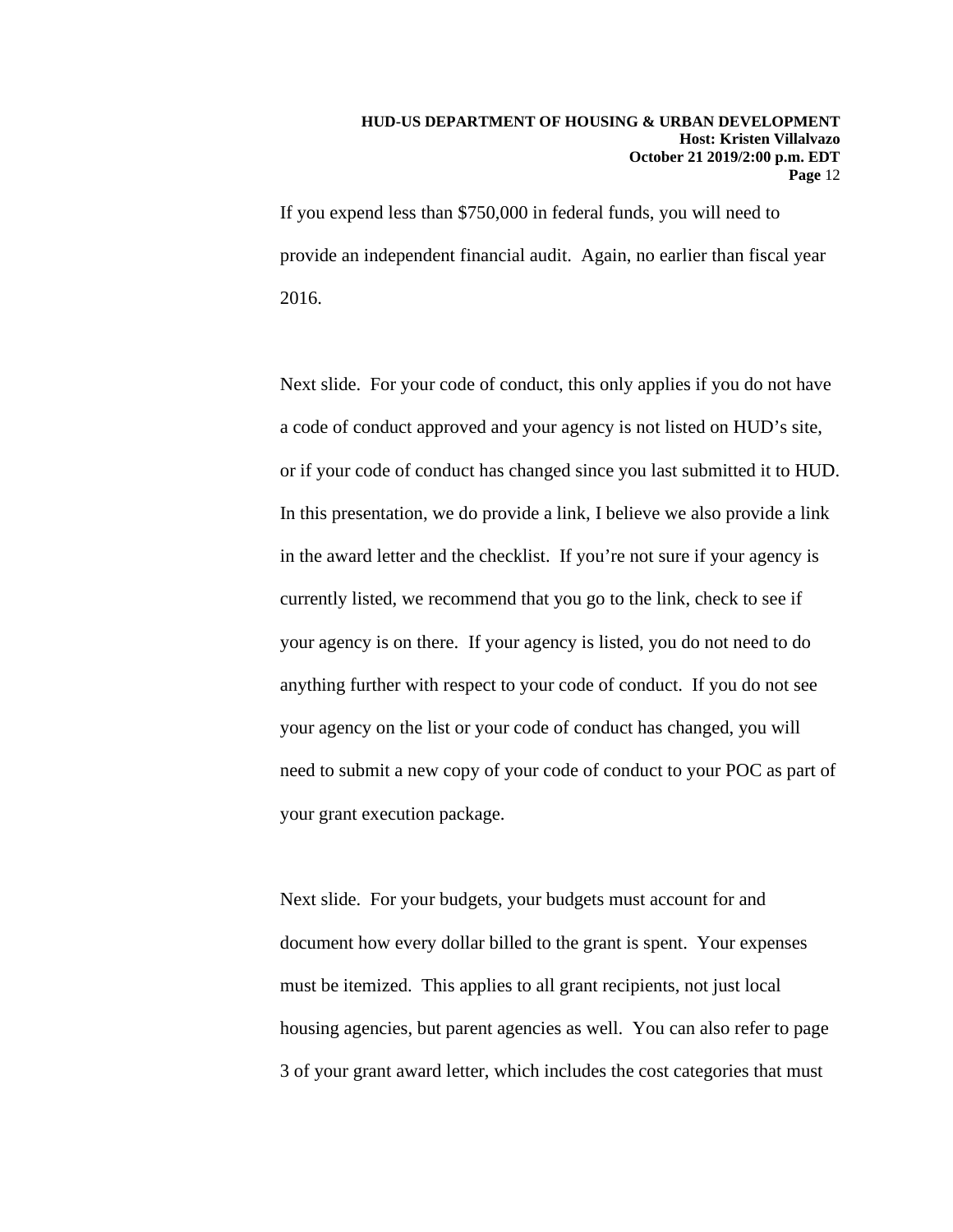be itemized in your budget. As part of your grant execution, your HUD POC will approve your budget before or your POC actually must approve your budget before you can execute your grant. We do allow for budgets to be amended but again, that must be in writing and reviewed and approved by your POC. Also, when preparing your budget, you can use the HUD 424, or if your agency has its own budget template, we do allow that as well, as long as it includes the required line items and is approved by your POC.

Next slide. This provides a very simple budget, which as you can see includes salary and fringe benefits, but it also includes other cost categories that if are included as part of your budget, again, they must be itemized under those cost categories as part of your budget.

Next slide. This is specific to parent agencies in their budgets. If you reimburse your sub-grantees at a fixed rate, you will be required to submit an itemized budget for those expenses. The amount that you bill for the grant cannot exceed the actual cost of providing that service. Additionally, you must clearly explain the billing methodology that's used to reimburse your sub-grantees and branches. You'll also need to indicate the process used to ensure that the fixed cost reimbursement does not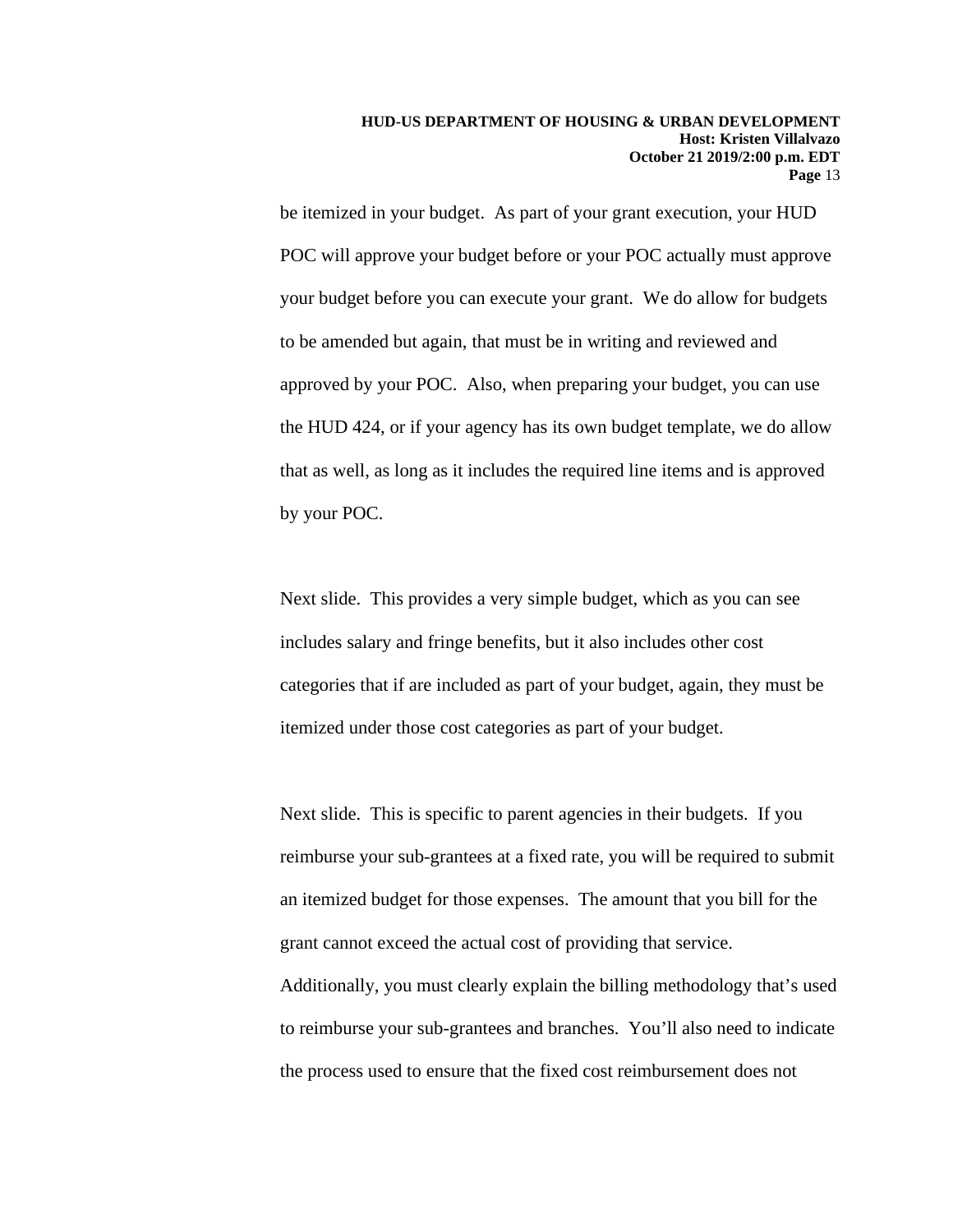exceed your actual costs. Lastly, for those funds that are not passed through to your sub-grantees and branches, and we're talking about those funds that are retained by the parent's managed network, such as oversight costs, compliance and quality control, you must submit a detailed budget accounting for those costs, along with your indirect cost rate.

Next slide. So in addition to the specific documentation required as part of your grant execution package, you must also log into HCS and provide the projections for your housing counseling grant activities. For fiscal year '19, those projections will be entered under the HUD 9902 menu, and from there you want to select NOFA 2019-1. So once you've entered your projections, you'll need to save them as a draft. You want to notify your POC that you've completed entering your projections. And again, if you need assistance, we do have archived webinars on the HUD Exchange or you can reach out to your POC for assistance. The next slide is going to provide us a screen shot of what the projection slide looks like in HCS.

Next slide. And just as a reminder, your fiscal year '19 grant is an 18 month performance period, and as Joel mentioned, that's going to include the four quarters in fiscal year 2019, and quarters one and two in fiscal year '20. Now remember the projections that you enter in on this screen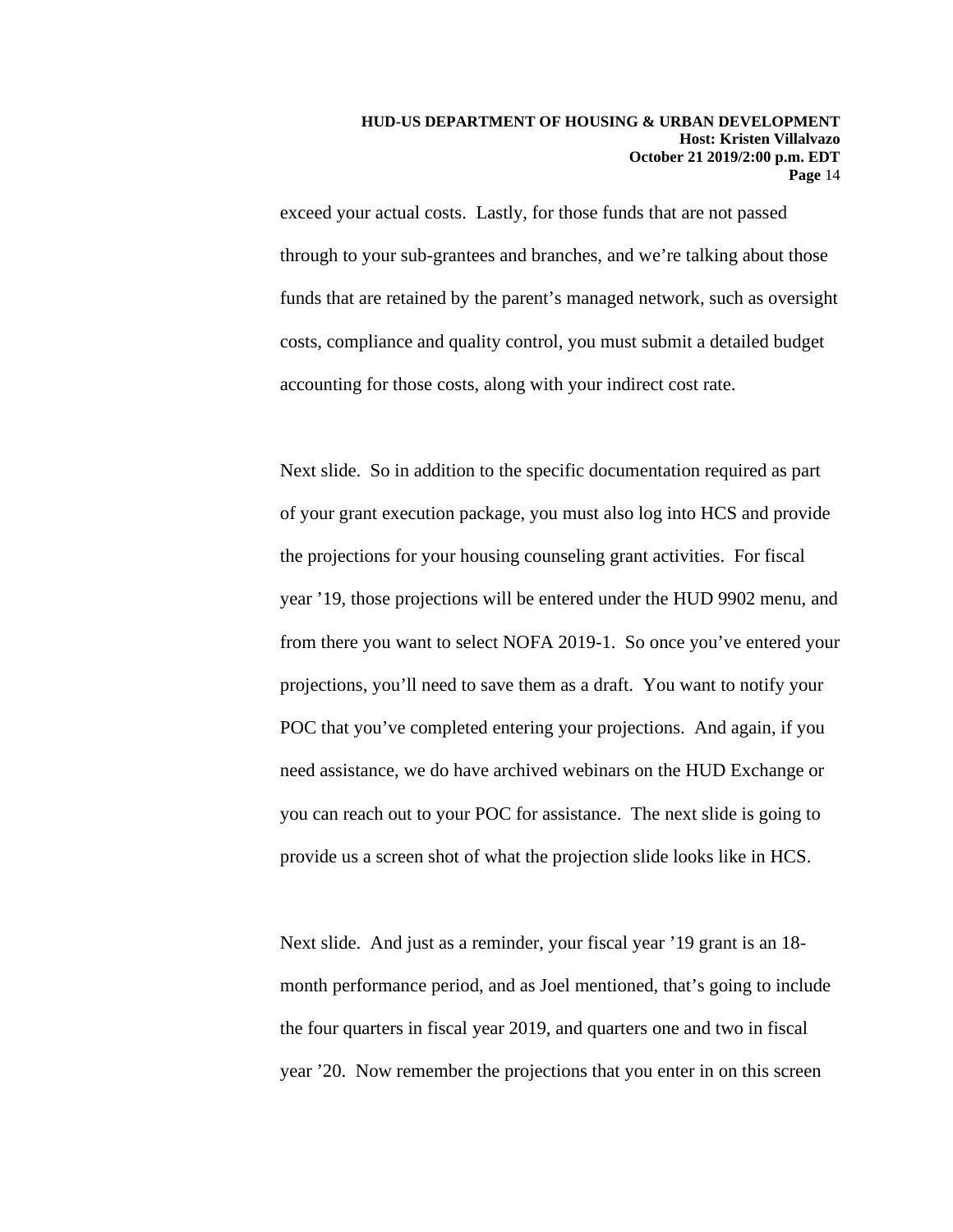are specific to your HUD grant only. So, you want to make sure that your projections are consistent with how your '19 grant funds will be spent and how they will be reimbursed.

Next slide. For sub-allocating the grant to your sub-grantees and branches, again, this will be completed on the budget allocation screen in HCS, where you will list your sub-grantees and branches and their corresponding award sub-allocations. Again, you can refer to page 4 of the award letters for additional information but we also do require that you provide in writing to your POC how those sub-awards were determined as well.

Next slide. So here we have two screen shots. The first screen shot is how the sub-allocation screen looks today in HCS if you were to log in there. Here you'll enter the total budget for your program, again, keeping in mind that the fiscal year '19 NOFA has an 18-month performance period. In the field labeled administrative funds, you need to enter the costs again for managing your network. We're talking about those funds that are retained by the parent, again, for oversight, compliance, quality control and training. When entering in this cost field, please do not enter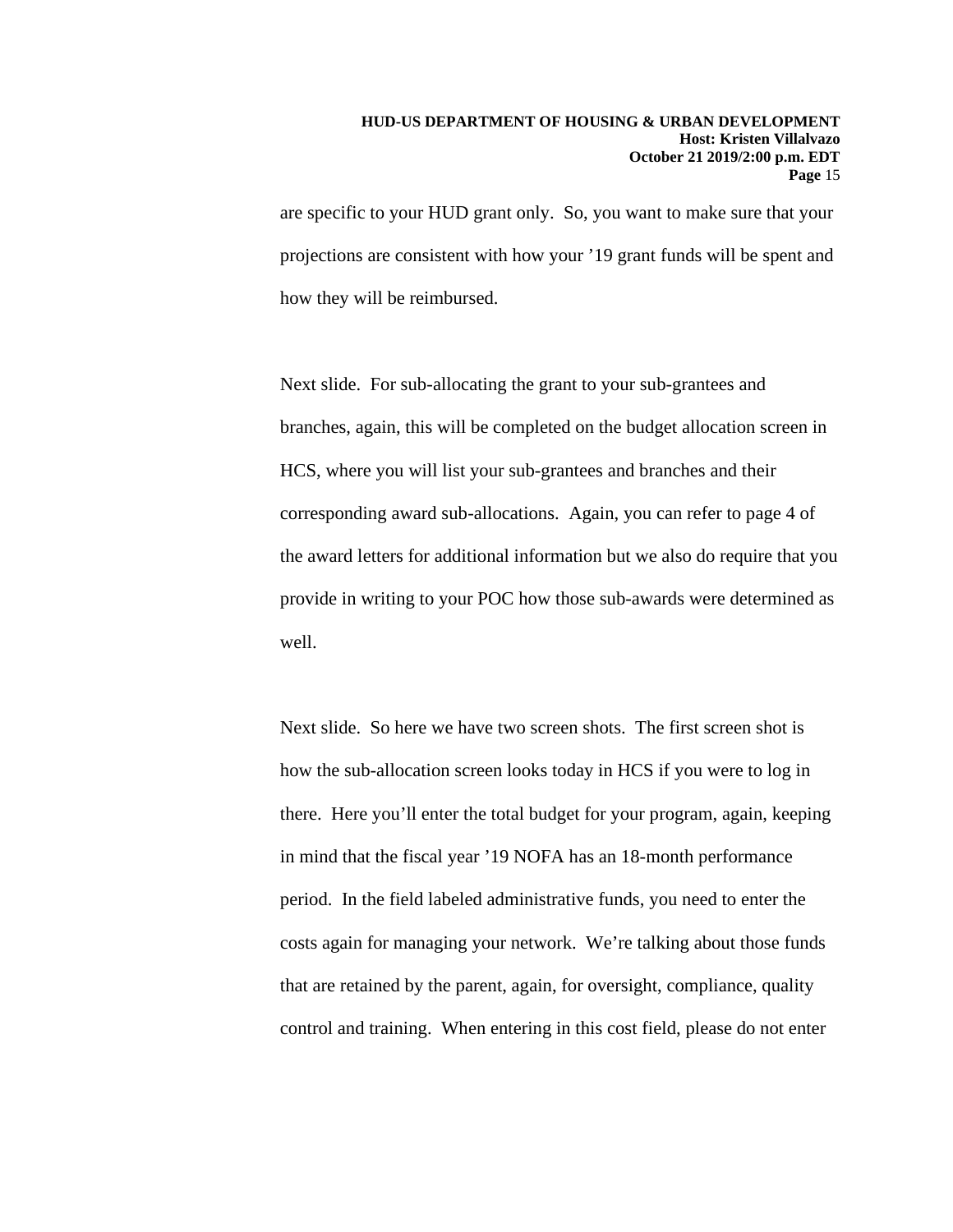in your indirect costs. The field below labeled indirect costs is where you will enter indirect costs for the parent agency only.

The second screen shot shows some upcoming changes to the HCS budget and allocation screen where we are relabeling a couple of the fields. The administrative fund field is going to be relabeled to say cost of managing a network. And, the to be sub allocated field is actually being changed to say total funds retained by the parent. So, again this is just to show you so that you are aware that when you log in today it may look one way but those labels will be changed here in the near future.

Next slide. So, in addition to entering your budget information you will also need to enter and list your sub-grantees and branches. You'll need to enter in your counselor and projection information and the sub-award in HCS. As we mentioned in the previous slide, you will need to provide in writing how those sub-awards were determined for your sub-grantees, the branches. As you proceed through entering in these sub-allocations, if you do need assistance, or you do need help, please do not hesitate to reach out to your POC. In this presentation, I believe on the previous slide, we also provide resources that can assist you in working your way through HCS as well.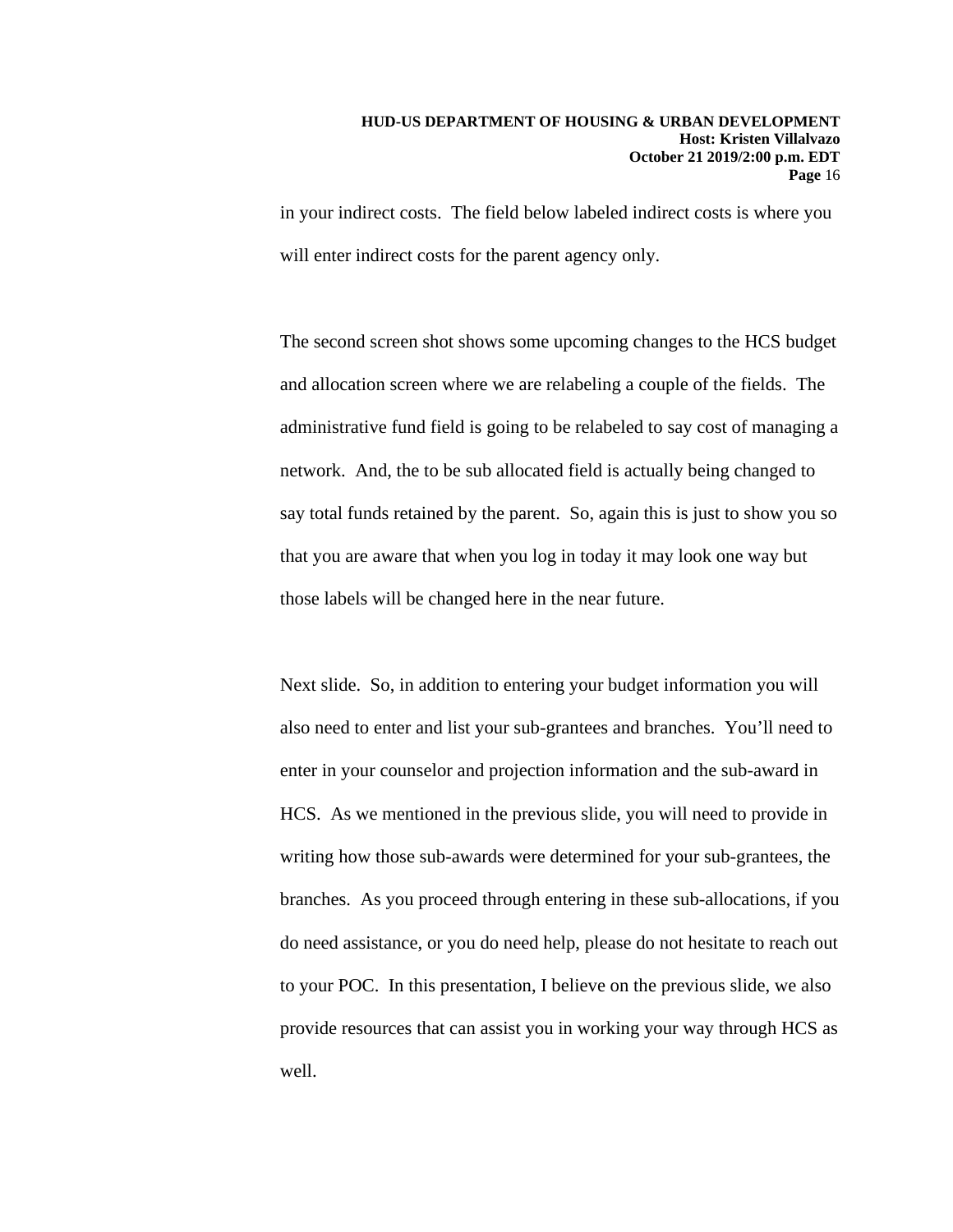Next slide. Lastly, your client management system, grantees must certify that they use the CMS that is approved to interface with HUD's systems. We've included a link that lists the HUD-approved CMSs. This is important because it ensures that your client data, the data that you're reporting to us is complete and that it's accurate and it's available to your POC to review. Also, finally, for parent agencies, you must list and provide a list of all the CMSs that your sub-grantees are using as well. So, please make sure you include that with your grant execution package.

Next slide. Shae now is going to walk us through and provide an overview of Articles 3, 4, and 5 of the grant agreement. Thanks, Shae.

Shae Hello. I'm Shae Williams, also from the Office of Policy and Grant Administration, and I will be reviewing with you today Articles 3, 4 and 5.

> Next slide, please. The period of performance for this grant begins October 1, 2018 and ends March 31, 2020. Should an agency require an extension, you must request it in writing from HUD only, no later than March 1, 2020.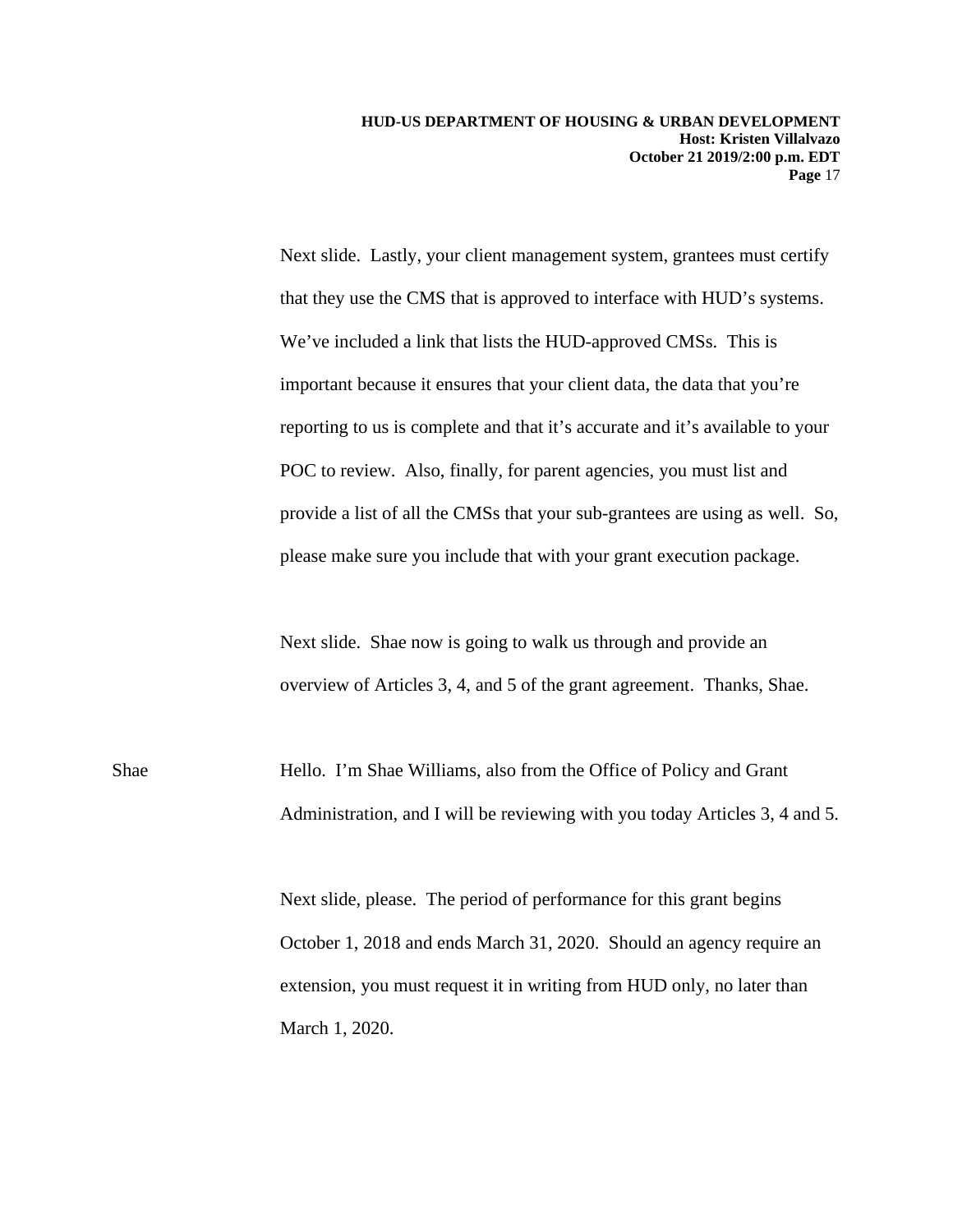Next slide, please. Now, under projected services and budget, specifically scope of services, under this grant, only the agency's housing counseling services that are listed in their current approved work plan and on file with HUD represent an agency's approved scope of services. Now, during the grant execution phase of the grant, HUD will check the agency's submitted 9902 projections against the agency's current approved work plan for accuracy.

Next slide, please. Now, in order to make any changes to an agency's projected services or proposed budget, an agency must receive prior approval from their HUD point of contact.

Next slide, please. Changes in staff or management must also be reported to an agency's HUD point of contact within 15 days of the change.

Next slide, please. Sub-contracts and sub-grants, a grantee shall not subgrant, transfer or contract any of the work under their grant agreement. Now, exceptions to the rule would be the sub-grant was described and approved in the NOFA application and funded in the grant, or the subgrant is for web-based education or for the purchase of supplies and/or materials.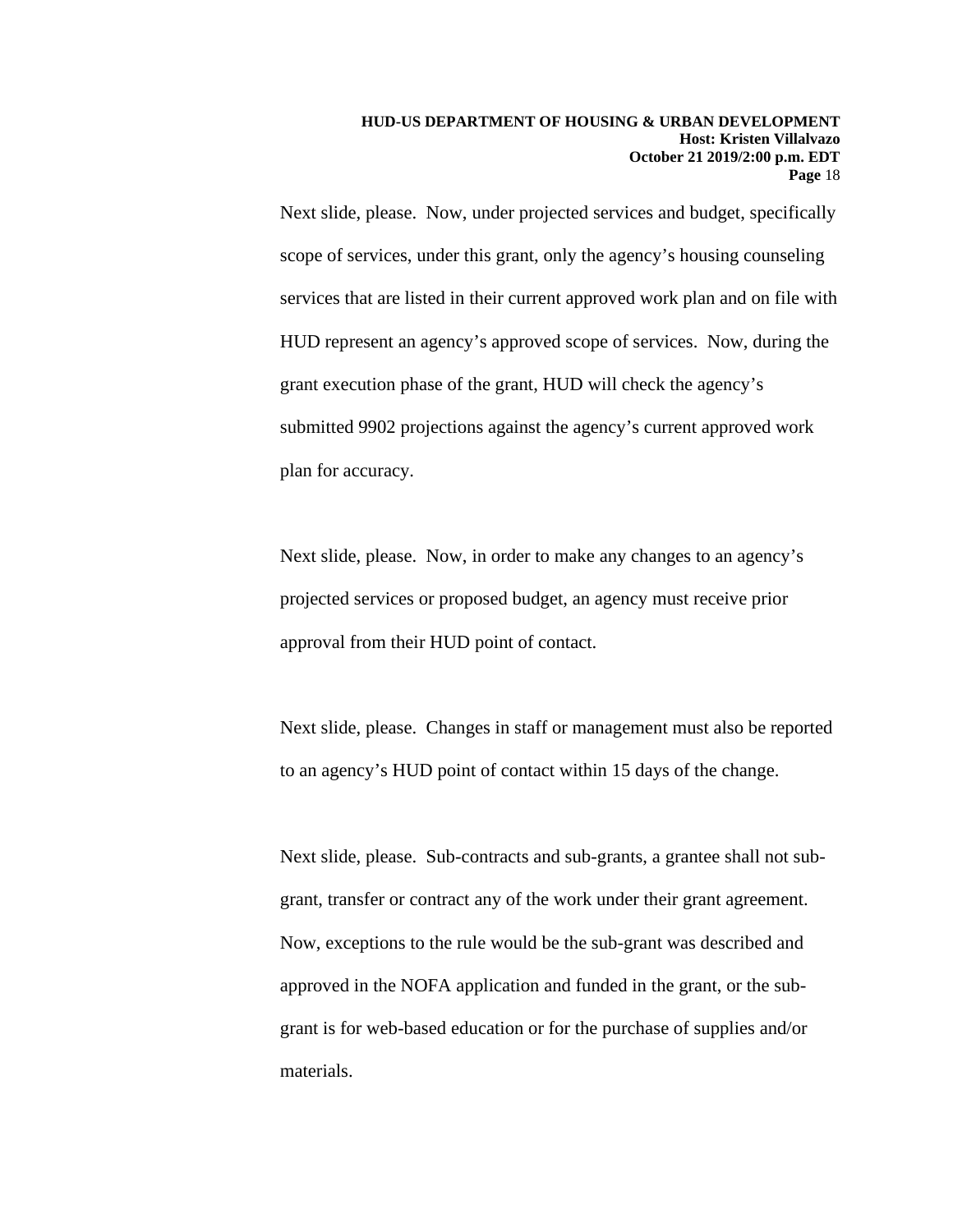Next slide, please. Requirements for sub-grants, a grantee may sub-grant to an affiliate who may not be HUD approved but does provide services that meets or exceeds HUD's standards for approved local housing counseling agencies. Now, any changes to your network composition will require a written request to HUD to amend your sub-grantee or branch list and/or the corresponding sub-grant amounts.

Next slide, please. Before dispersing any funds to a sub-grantee, the grantee shall execute a written sub-grant agreement with each sub-grantee. Copies of each sub-grant agreement should be maintained by the grantee and made available to HUD. Now, grant administration such as management of the daily program operations and a sub-grantee's compliance with the grant agreement is the grantee's sole responsibility. The grantee must monitor the performance of its sub-grantees and take the appropriate action to resolve any problems to ensure compliance with the grant agreement.

Grantees must also maintain a copy of all sub-grant agreements and a record of how funds were dispersed, distributed to sub-grantees. All sub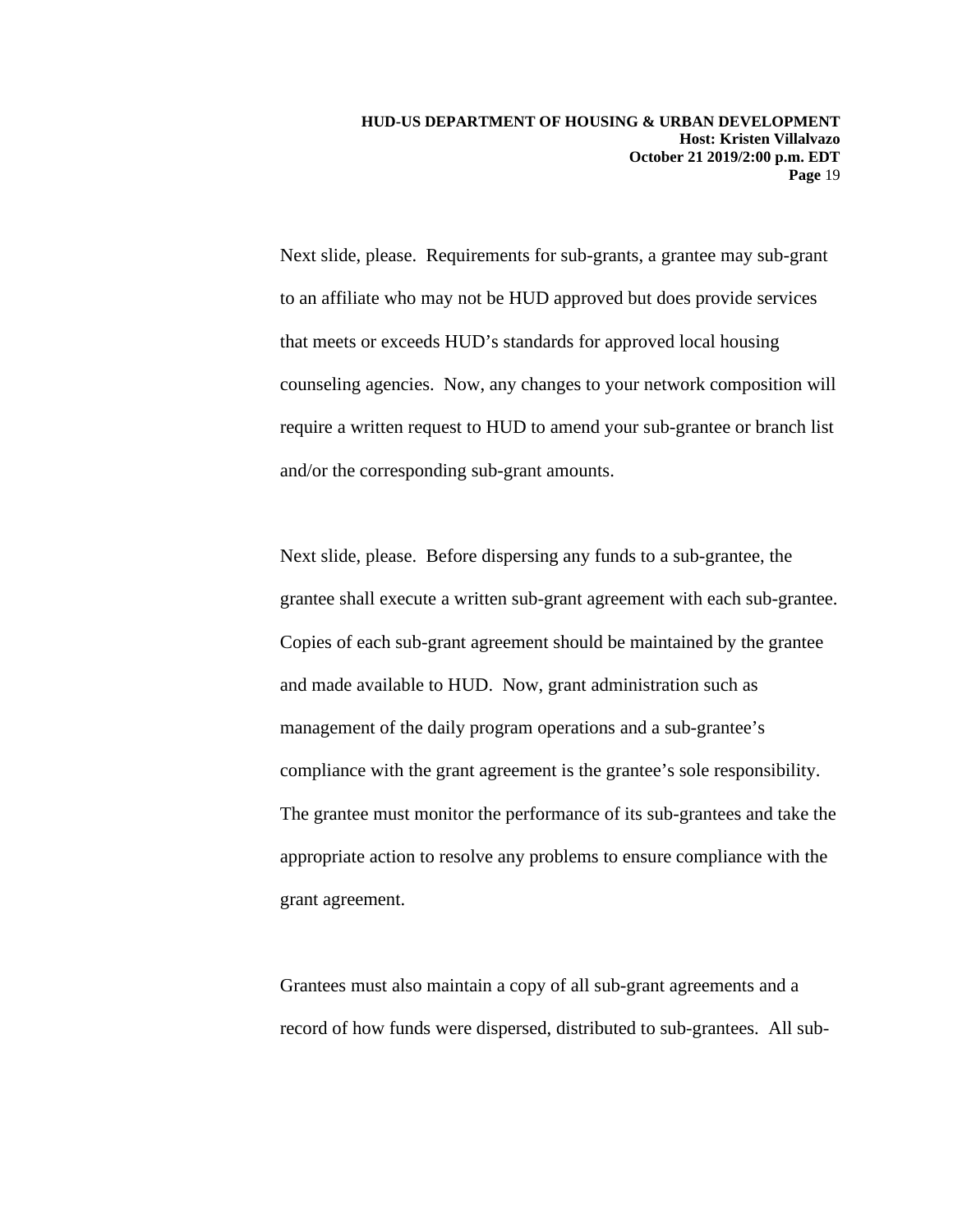grantees and branches must be listed in HCS with their corresponding suballocations.

Next slide, please. Now, I will turn it over to my colleague Tracy Badua, who will be reviewing Articles 8, 9, and 10 with you. Thank you, Tracy.

Tracy B. Thanks, Shae. Hi, everybody. I'm going to go over Articles 8, 9 and 10. So, Article 8 states that your HUD point of contact is your go-to person for all things relating to the grant and this includes payment requests, questions and technical assistance requests and performance reviews. You can find their info in the HUD affiliation tab in HCS. That will have their name and contact information for the POC for your grant.

> Article 8 also mentions that HUD can use a financial management contractor. Just for your reference, this year, it'll be the Almond Company working with us on financial management, so you may hear their name from time to time as we enlist their help with technical assistance and grant executions. You can also send an email to housing.counseling@HUD.gov as another way to communicate with HUD. Emails that are received in this inbox are forwarded to your point of contact or to another program expert if that's more appropriate.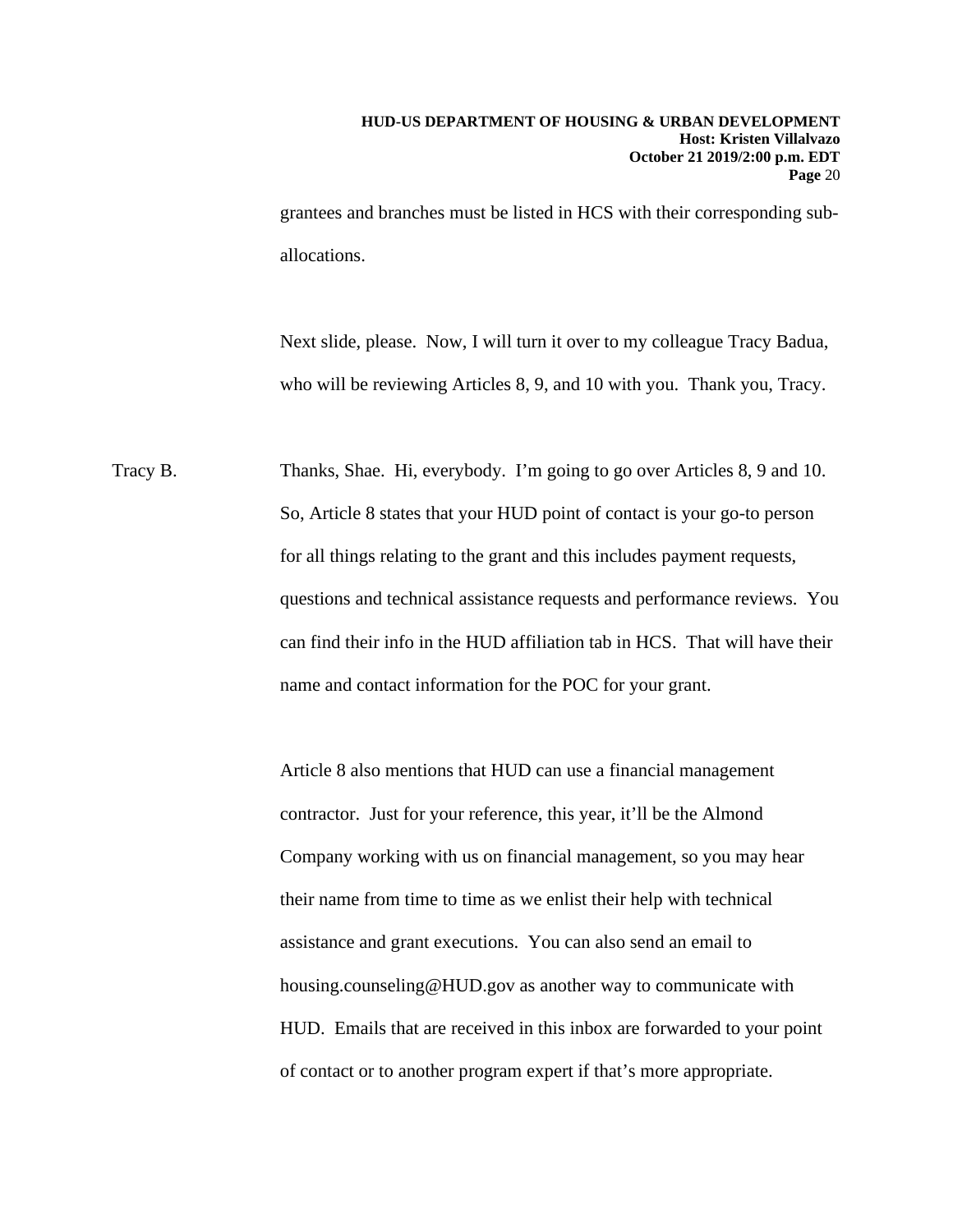Next slide, please. Article 9 discusses price and related issues. Part B reminds grantees that grant funds are only available through reimbursement of actual costs. It also says that prior HUD approval is needed for the work plan and budget revisions. Remember that you'll be communicating these to your HUD point of contact any time you want to make revisions to these items.

Article 9 Part D goes into cost reimbursement and outlines allowable and indirect cost rates. Allowable costs are subject to the maximum grant amount in the NOFA, and that's also going to be in block 14 of your HUD 1044. And just know that you'll be responsible for costs in excess of this amount.

Article 9 also reminds grantees of the three indirect cost options under the Omni Circular, and grantees would have chosen this method at the time of grant application and my colleague Tracy already provided some information on this earlier.

Next slide, please. Article 9 states that grantees with multiple funding sources can only bill HUD for eligible services that are not reimbursed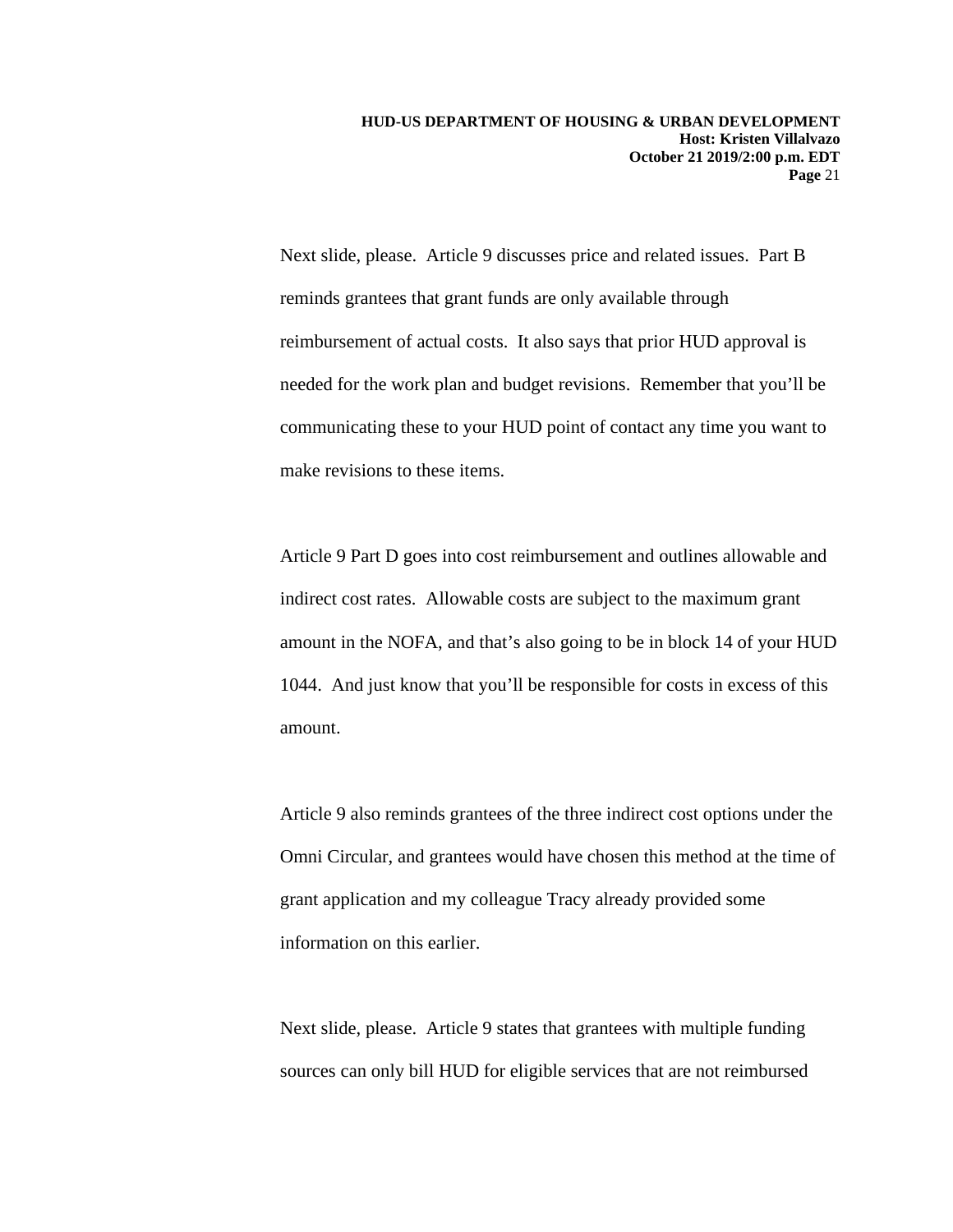from any other funding sources. And HUD reserves the right to request information relating to non-HUD sources of funding.

Lastly, Article 9 covers restrictions on the use of the grant award, and for further details on how you can use your grant funds, I've provided some resources here, the eligible activity section of the NOFA, the HUD Housing Counseling Handbook, and also the Omni Circular.

Next slide, please. Article 10 covers payment requests and this is where you're going to find information on general payment procedures, so how to get set up in eLOCCS, which is the line of credit control system. That's HUD's system for dispersing grant payments. So, if you're new, you definitely want to look at this section to know what the process is for getting into our line of control credit system so you can get line of credit control so you can get paid.

Article 10 will also cover timing and amount of payment requests, documentation of expenses and client file lists, standards of financial management systems, withholding of funds, overdue reports, and funds recapture. So, there's a lot in Article 10.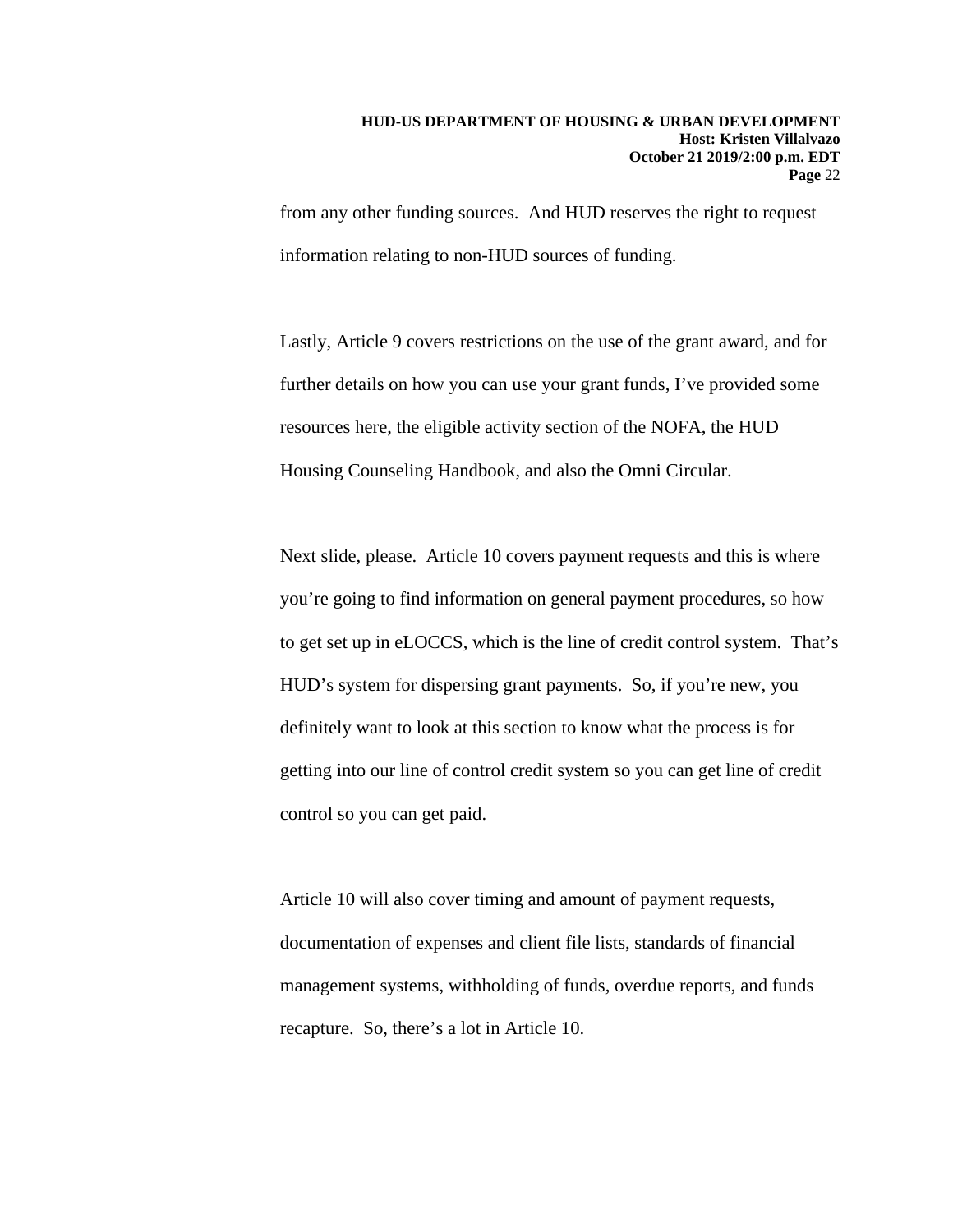As part of your reporting responsibilities under the grant, you're going to want to send in a quarterly or final report detailing your expenses, and this is going to be covered in a little more detail in later slides. But, I wanted to emphasize that HUD will only process payment requests on receipt of unacceptable quarterly or final report. And after your HUD point of contact has reviewed your report, they'll instruct you to submit a voucher for your approved draw amount in eLOCCS. You'll email a signed copy of the voucher form to your HUD POC, and there's some more information in the grant agreement about what you're going to put in the different sections of that HUD 50080.

Just note that this HUD form, it's not in HUD Clips, it's only in eLOCCS. So, you're going to have to get into eLOCCS to access this form and complete it. There's a link to the eLOCCS user guides on this slide.

You're going to also want to maintain documentation of your direct costs. This is invoices, receipts, canceled checks, documentation of personnel expenses and client lists. These are items that you're going to submit to your HUD POC upon request. You don't have to submit it with every quarterly or final report. This expense documentation is going to be requested and reviewed during a performance review. So this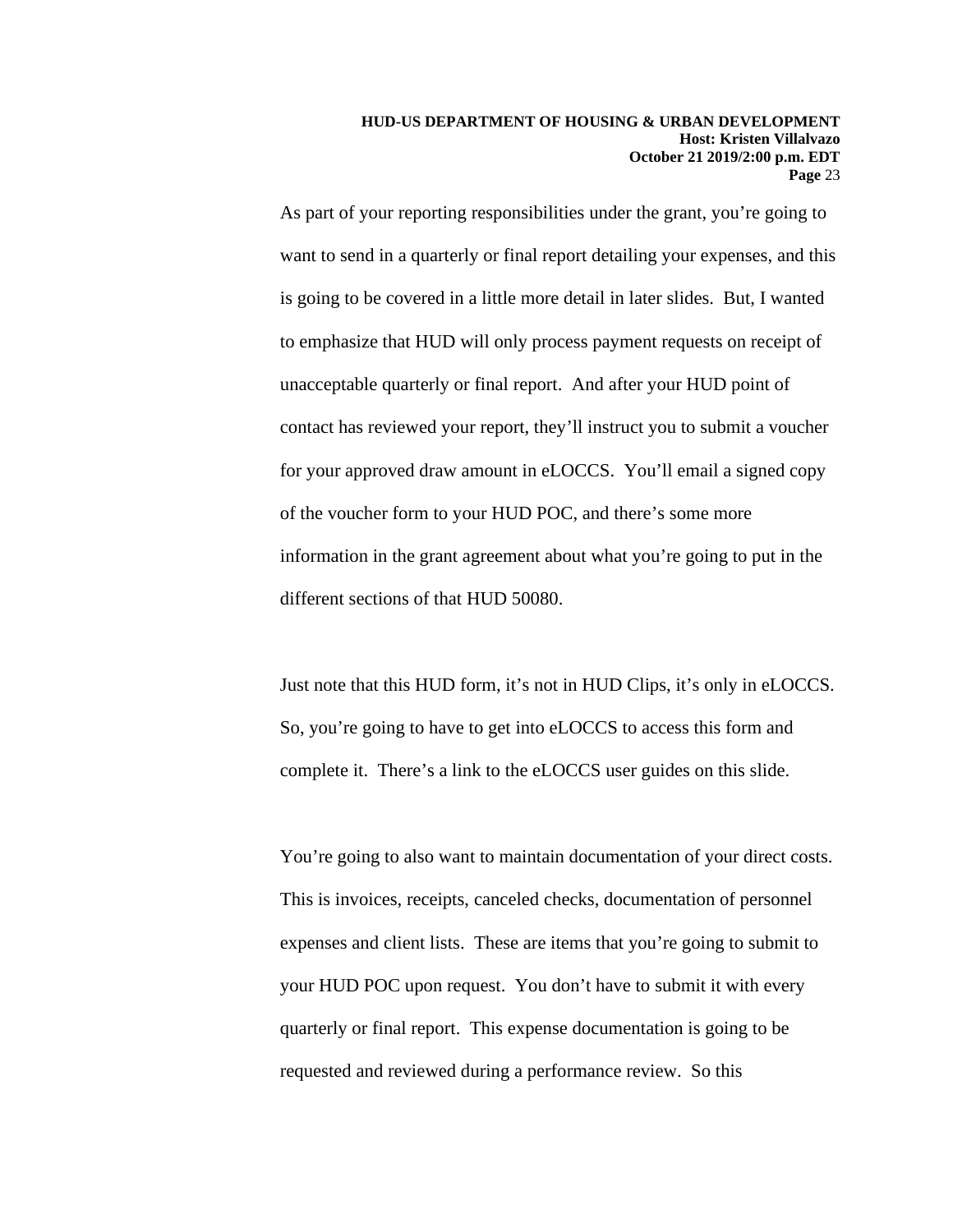documentation is going to help demonstrate that your actual cost of service provision. All of this should be maintained for three years after the expiration of the grant period or the date of last payment, whichever occurs first.

And, charges must meet the standards required in 2CFR Part 200.430 and they must be based on records that accurately reflect the work performed. That means you'll want to make sure your time keeping and personnel activity reporting provides support for what you're going to charge to your federal awards.

Next slide, please. So here's a sample personnel activity report, which you'll probably hear referred to as a PAR. And, PARs record the time and activities of each staff member to support charges to federal awards. So, they'll account for all activities worked on by the employee, they're signed by the employee or a supervisory official who has first-hand knowledge of that employee's activities and they reflect the actual activity of the employee.

Just know that there's no set form for this. We do have samples on the HUD housing counseling website on what this looks like and obviously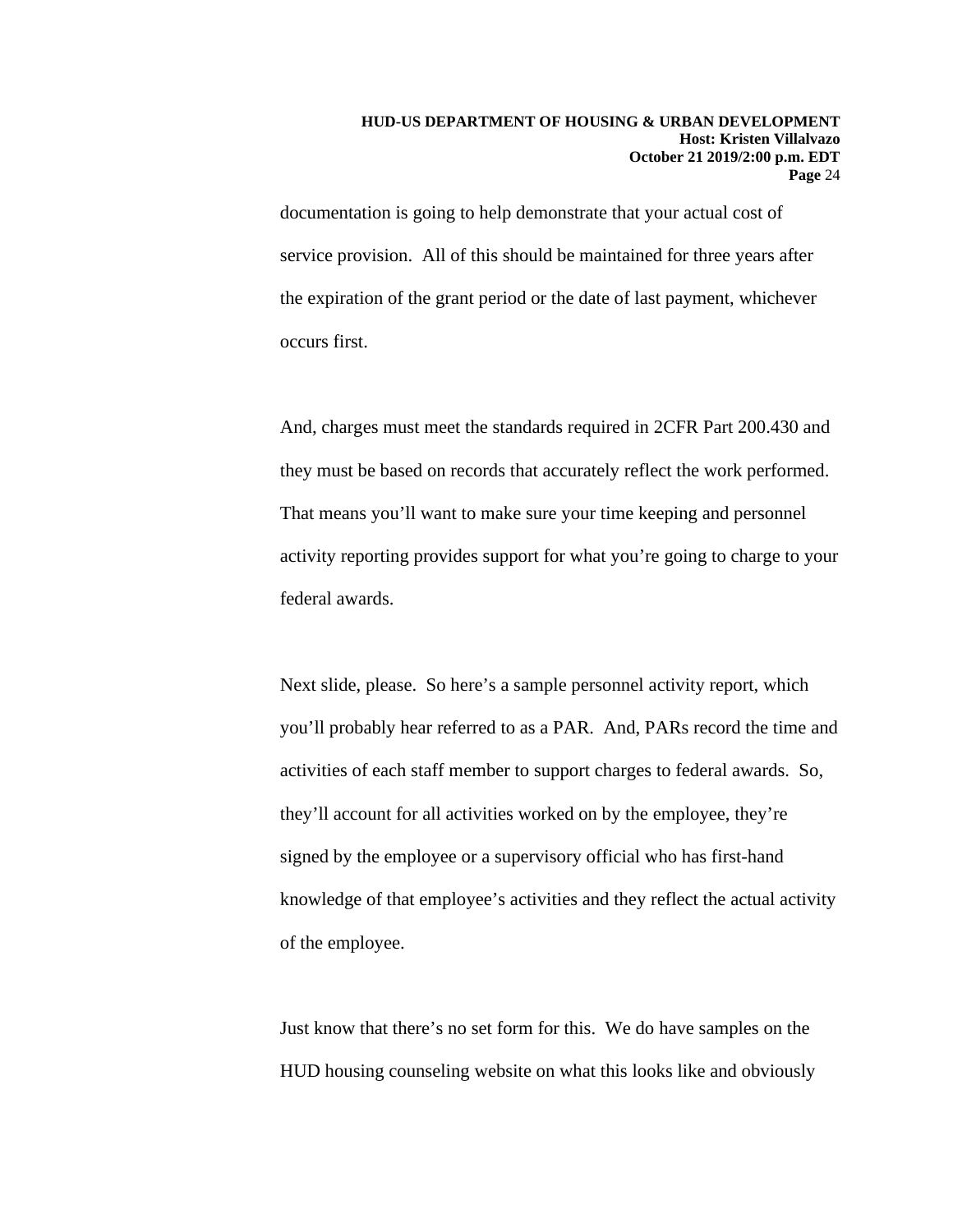you have the sample here but we want to see that time and activity breakdown. So, check out our webinar archive for some additional training on time keeping and personnel reporting.

And lastly, Article 10 covers withholding of funds and recapture. So, HUD may withhold payment for failure to satisfy the grant agreement and reporting requirements, so this includes such requirements as your quarterly and final reports, which are going to be discussed later, updating your HCS profile in a timely manner when changes occur, and submitting your HUD 9902 counseling activity data. HUD may also recapture any funds not spent during the performance period. So, that's any funds you still have left on this grant as of March 30, 2020.

With that, I will go ahead and turn it over to my colleague Kristin Ackerman.

Kristin Thank you, Tracy. My name is Kristin Ackerman, and I'm also in the Office of Policy and Grant Administration like your other trainers today. I'm going to be discussing the highlights of Articles 11 and 23 of the 2019 grant agreement. Certainly this is less exciting than finding out how to get reimbursed for your work but they are requirements nonetheless.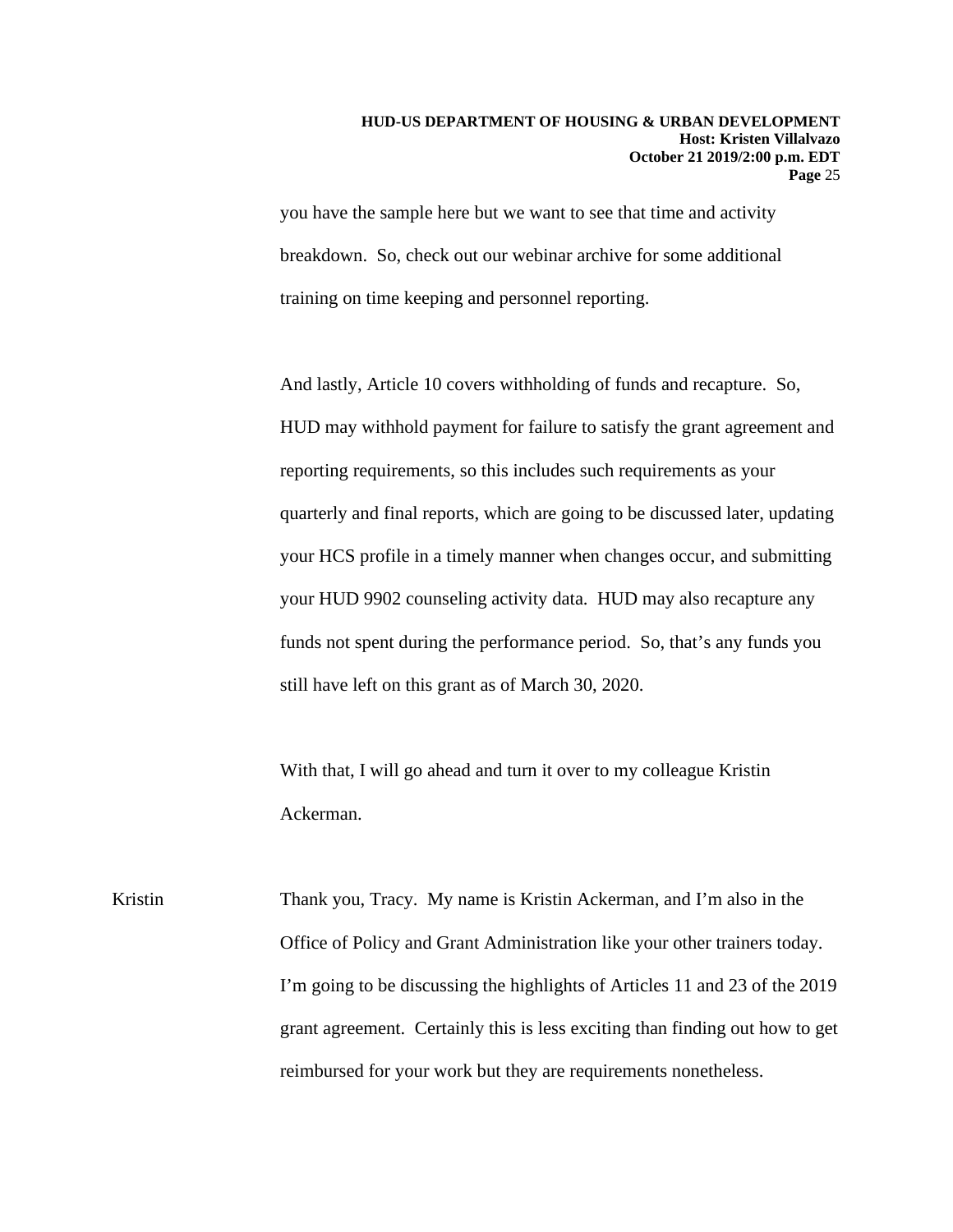Next slide, please. In Article 11, you are given the quarterly reporting schedule with due dates. It is important to keep in mind that reporting for quarters one through four is due no later than December  $31<sup>st</sup>$  of 2019. If no 2019 NOFA grant activity occurred during quarters one through three of the performance period, for example, a no activity report will still need to be submitted to your POC by December 31st.

Once you have expended all of your 2019 NOFA funds, a final report will then be due. Please note that a new certification statement, in accordance with 2CFR<sub>200</sub>, must be submitted with each quarterly report submission.

Next slide, please. It is important for all of you to know that late or incomplete quarterly reports will result in delayed payments and can lead to performance review findings. Additionally, quarterly reporting can be a helpful tool for those grantees that are managing a network. It serves as a great opportunity to collect and review information from agencies in your network and address any concerns you might have. After all, intermediaries, MSOs and FHFAs are responsible for assuring that those in their network are compliant with the provisions of the grant agreement.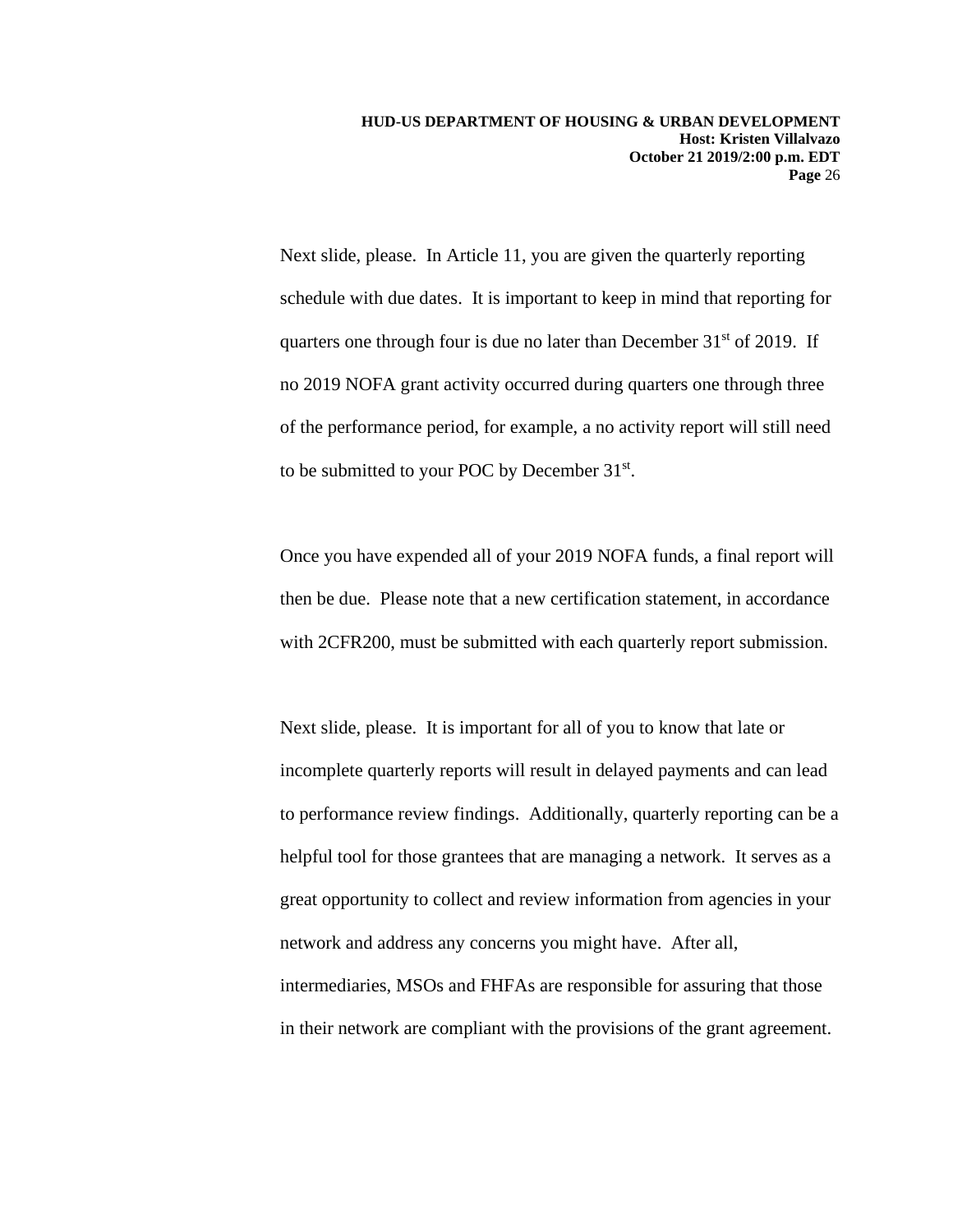Next slide, please. This is a listing of the items that must be included in a quarterly report submission. I want to make it clear that the HUD 9902 is not the same thing as a quarterly report. The HUD 9902 is simply an element of the quarterly report.

Another item to highlight here for any agencies that indicated in their application that they'll be providing HECM default counseling, your quarterly report should include a short narrative that indicates the name of counselors providing such services, the title and duration of any reverse mortgage trainings that you might have taken during the three years prior to the end of the performance period, and finally, the total number of HECM default clients who have received counseling during the performance period.

Next slide. In addition to the items on the prior slide, these are some supplemental items that our intermediary, FHFA, and MSO grantees must provide with their quarterly report submissions. Please be aware that the oversight activity you indicated that you would provide in your application should be documented and submitted along with your quarterly reports. It is also an opportunity to assure that your Office of Housing Counseling point of contact is aware of any changes to your network size.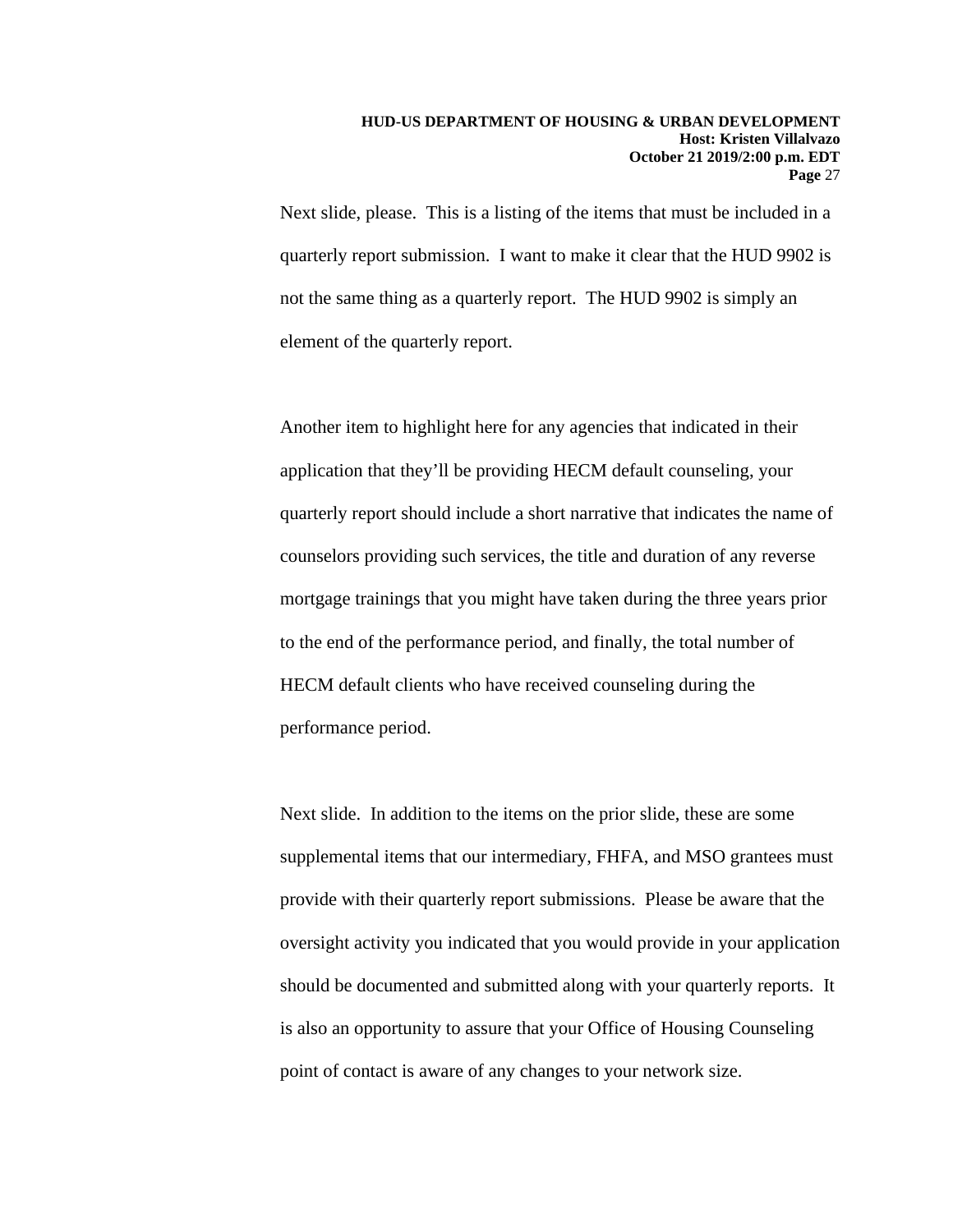We have discussed all the required elements of a quarterly report. And now I'm going to cover the additional items that should be included in your final report.

The final report is the last quarterly report that gets submitted and its time of submission is dictated by when a grantee has exhausted their funding. If all funds are expended by September  $30<sup>th</sup>$  of '19, for example, the grantee would have 90 days after that date to submit their final report, and no further quarterly reporting would be necessary for that grantee under the 2019 NOFA. The final report must include a narrative explaining why some of the goals may not have been met, as well as an explanation of the strategies that might be implemented in the future to meet those established goals.

Next slide, please. Thanks. Additionally, on the final report, we need to see a summary of the oversight and quality control activities that took place during the complete performance period. We will also need a certification from an authorized individual stating that all applicable closeout activities in accordance with 2CFR200 Section 343 have been completed.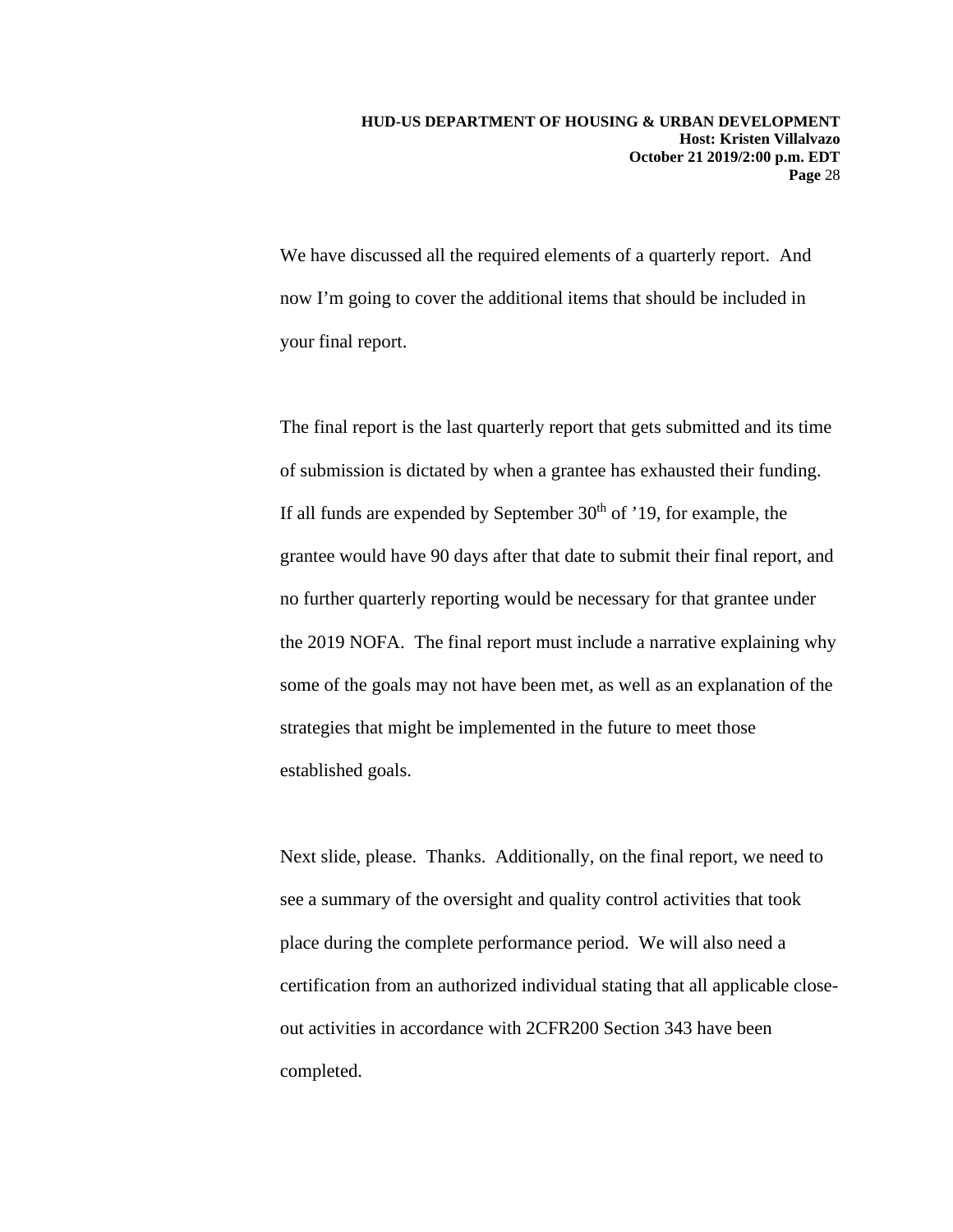Another aspect of required reporting for all participating agencies is the HUD 9902 report. Again, while this is due quarterly, it should not be confused with quarterly reporting. Please note that regardless of if an agency has an active grant, HUD 9902 reporting should continue to be submitted both accurately and timely. When you're in a period without an active HUD grant, all activities should continue to be reported under the all activity column on the 9902.

We have received several questions about where to report clients that you may expect to fund with the 2019 NOFA grant. Now that the 2019 grants are in HCS, the 2019 HUD client column should be available for reporting and also available for you to go ahead and make adjustments to your previously-filed HUD 9902 report. I want to remind you that as of February 2019, HUD 9902 reporting status, meaning the late and on-time status, is based on the original submission. As long as your report was originally submitted as of the deadline, updates and adjustments will not change your reporting to a late status.

Next slide, please. This is an additional reporting requirement for those of you that are making sub-grants. Grantees making sub-grants in the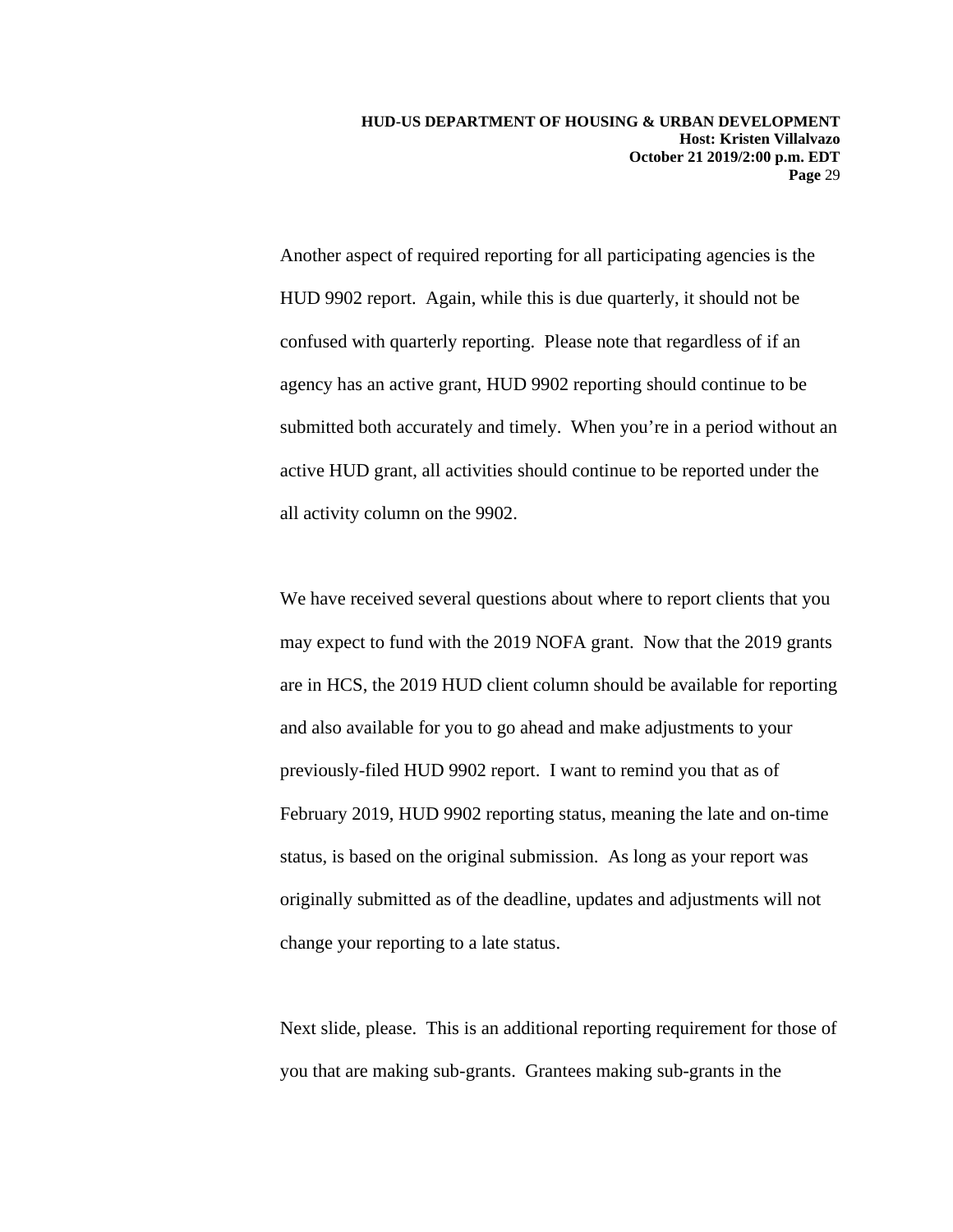amount of \$25,000 or more must report those sub-awards in the FSRS system. The reporting in FSRS is required within one month of making your sub-award.

Next slide. We've provided links for some reporting resources that might be helpful to you. As mentioned this report was emailed to all attendees and it will also be available in the webinar for you to access, so it'll probably be most useful there.

Next slide. Moving on to Article 23, this section of the grant agreement covers miscellaneous items, so I'll be talking about a few different subjects moving forward. We want to remind you that if you indicated that you will be providing HECM default counseling in your application, your agency's contact information will now display as providing this service on HUD Exchange.

Keep in mind that by accepting this HUD grant award, you are agreeing to cooperate with HUD's oversight activities. This may include but is not limited to allowing HUD access to your facilities, complying with requests for CMS records, and also for allowing us to view your counseling client files.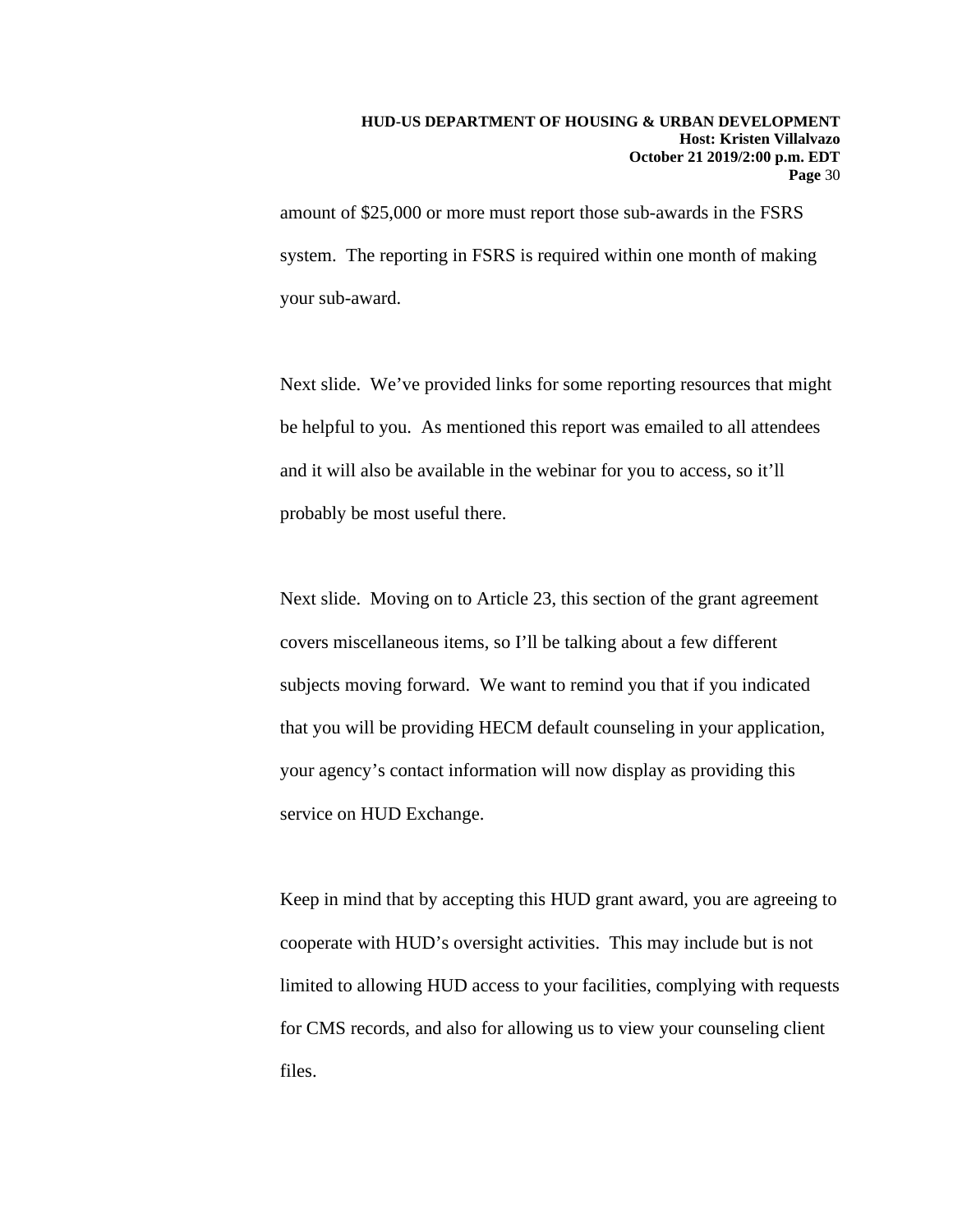Next slide, please. Additionally, grantees must assure that HUD has advanced notice of any mergers, acquisitions, or other changes to your agency's organizational structure. Grantees should have a succession plan available to HUD upon request. And finally, please be reminded that your award under the 2019 NOFA is not intended to cover 100% of the costs to operate your housing counseling program. Grantees are expected to leverage their NOFA grant and obtain funding from other sources as well.

Next slide, please. Our colleagues Melissa and David have been queuing up your questions so I'm going to open it up to Melissa to see if there's anything we should address at this point.

Melissa Hi, thanks, Kristin. So Joel is actually going to answer a few questions around eligible activities. So, we'll start with that.

Joel Great. Thank you, Melissa. Yes, we've received a couple of questions about the eligible activities and we're going to try to keep it simple because this discussion could easily take hours with all the combinations and permutations that might be thrown our way.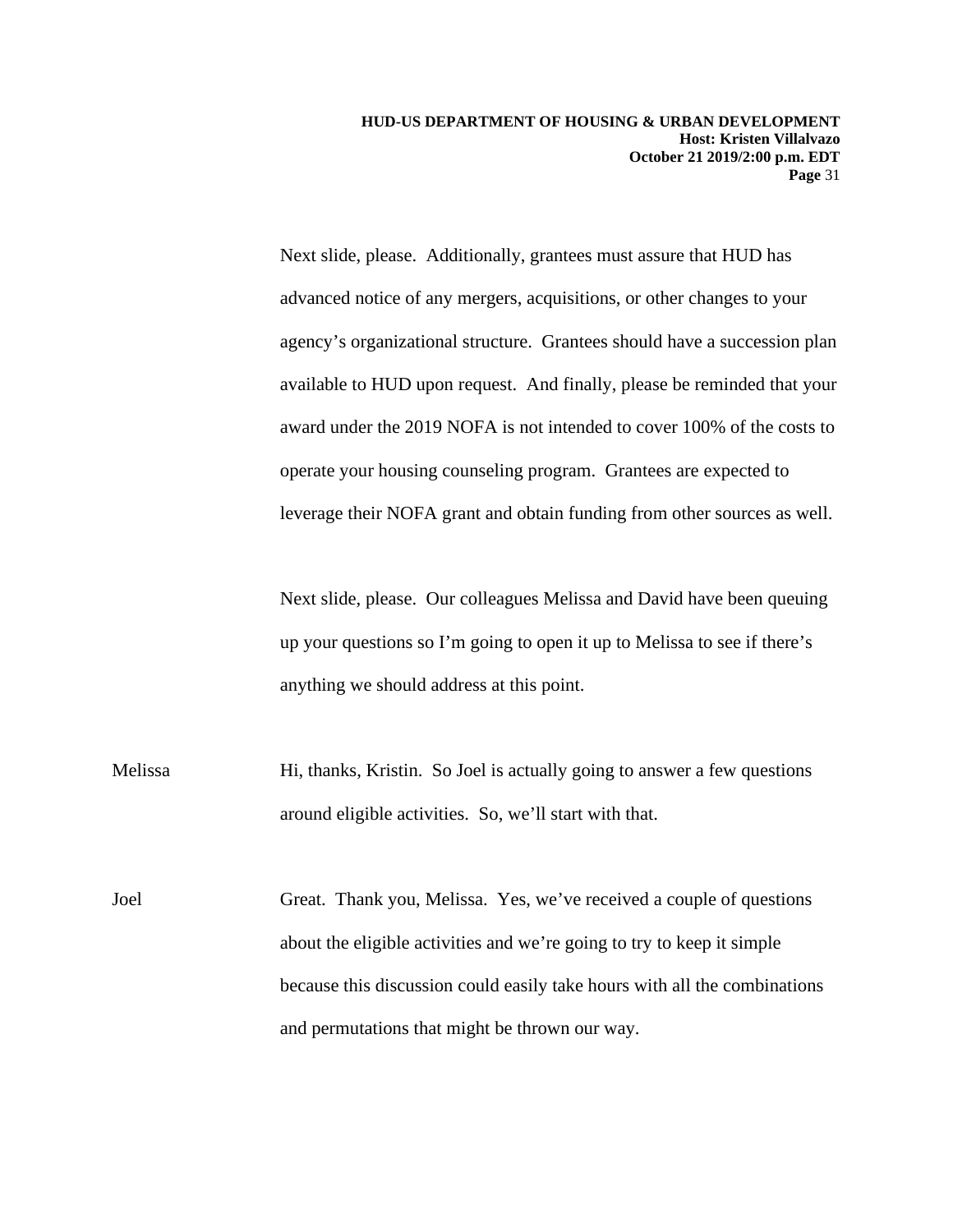But people were asking paper, they thought paper was allowed. They're asking if office space is allowed. I want to reiterate the difference between costs and activities. So, paper is a cost and rent is a cost. The question is, is this cost incurred pursuant to an eligible activity? An eligible activity for instance with office space would be the provision of counseling and education services. So, we can't say categorically that office space rent is or is not allowed. Instead, you're going to work with your POC to figure out how that rent is being allocated against your HUD grant.

For instance, one, is any of your rent or office space part of the negotiated indirect cost rate agreement? Normally you'd expect something along the lines of facilities and administrative costs to be part of your NICRA, and thus included with indirect costs, at which point it would never be submitted for proposal as a reimbursed direct cost. If you are seeking direct reimbursement, then we have to ask, how is the square footage allocated? Is it all for housing counseling? Is it shared with other program activities, etc.?

So, we're not using blanket statements of what is or is not allowed but rather you need to enter into a dialogue with your POC in the event that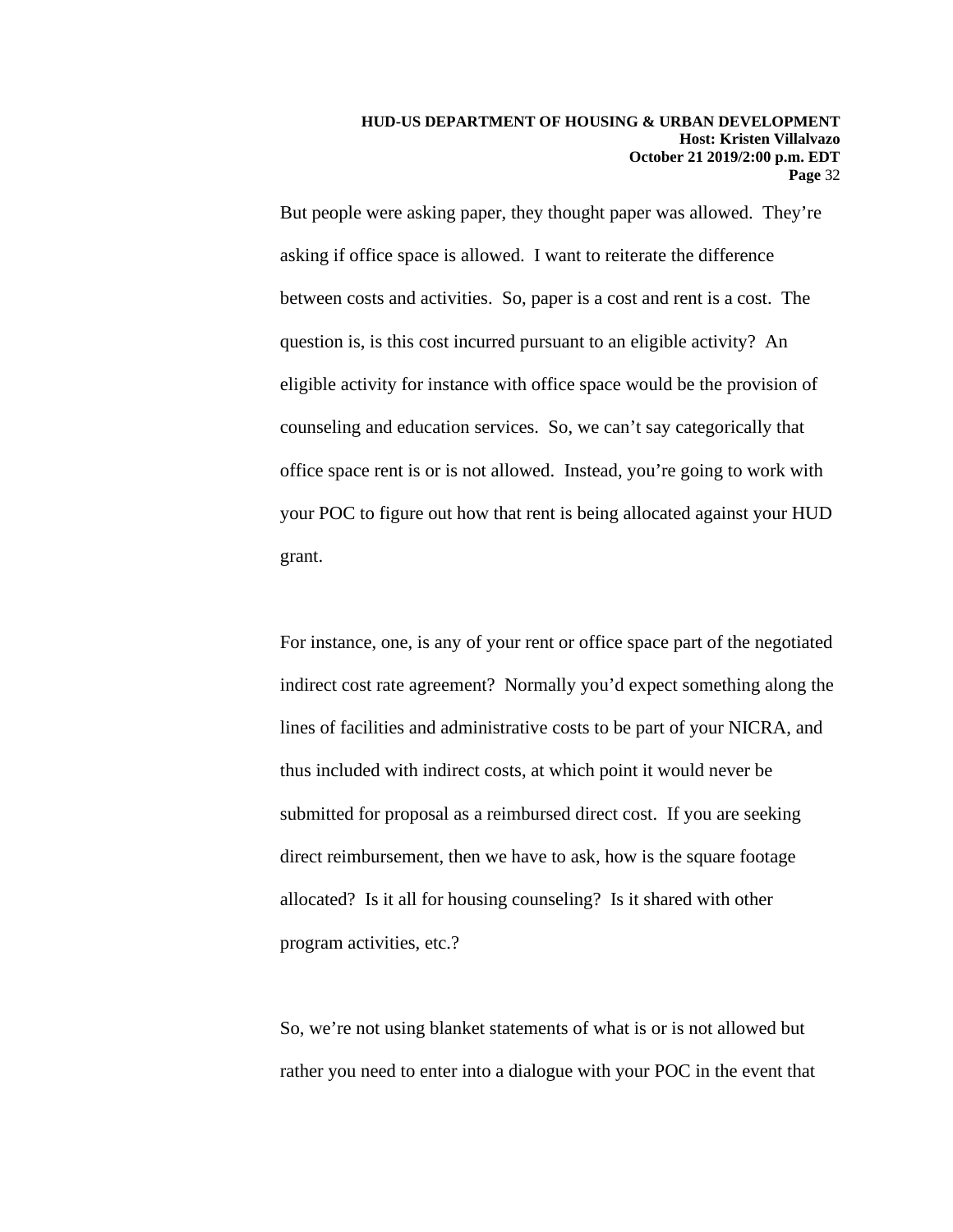you're not certain if something is or is not incurred pursuant to the eligible activities, which is in this case is housing counseling. I hope that that helps to clarify a little bit but I do think a lot of the grantees are going to want to discuss with their POC if you have specific questions along those lines.

Secondly, we were getting questions about the period of performance and I think one of the first things we need to emphasize here is when we say that the FY19 is a two-year NOFA, it means that a successful grantee will be eligible to receive FY20 funds without a full reapplication. That being said, the FY20 funds we're going to run through the funding methodology. It'll be a different award amount most likely, depending on the appropriation and other factors. There's going to be a new grant agreement, and it will have its own period of performance.

So, some of you were getting concerned that the end of the period of performance is March  $31<sup>st</sup>$  of 2020, saying ah, what am I going to do for the six months following that? Well, the FY20 funds are going to come with their own grant agreement and their own period of performance, and I can't say in advance what that is, but it's not our habit generally to leave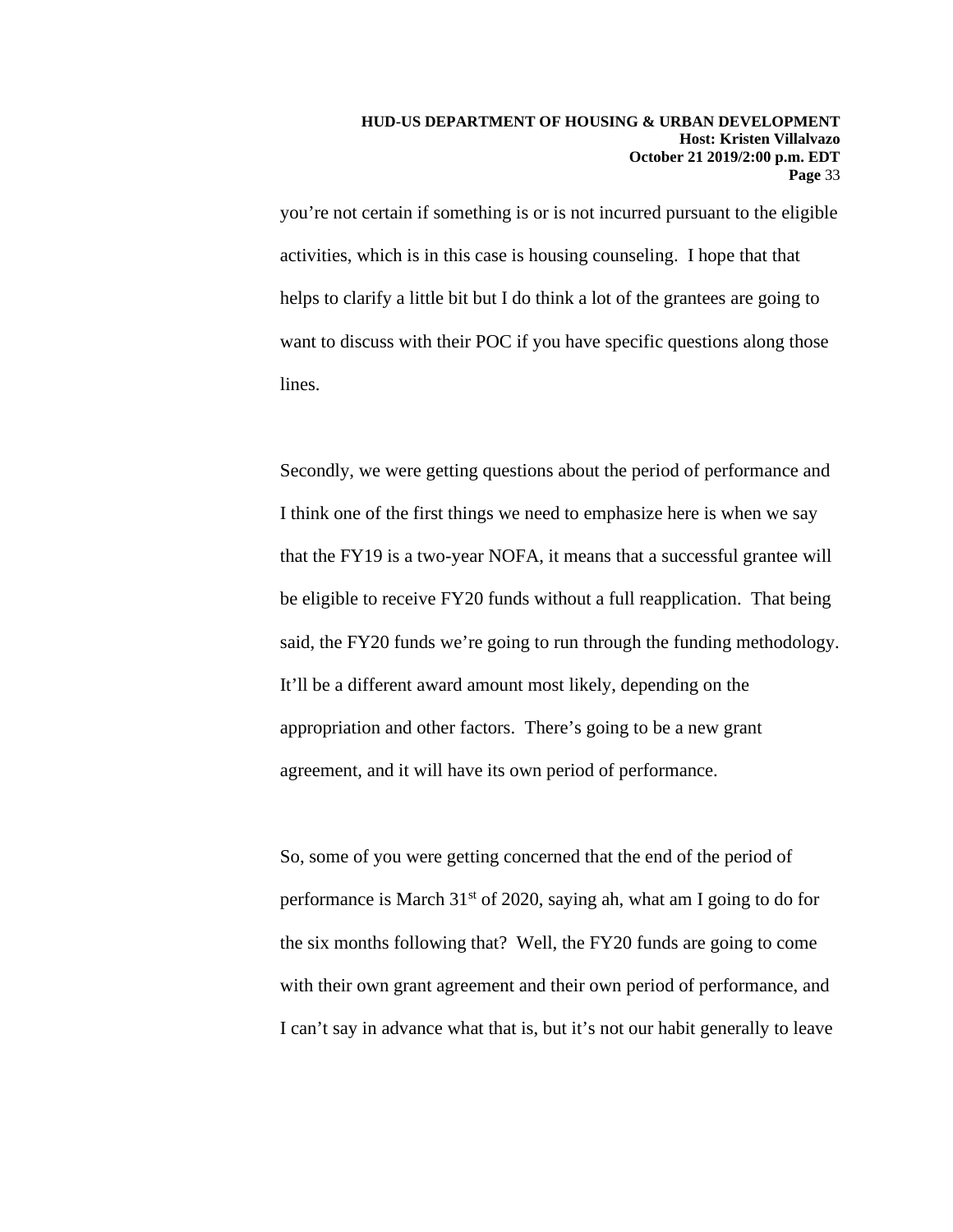gaps in funding. So, I hope that answers some concerns or questions we've had about the period of performance.

Melissa, David, do you have any other questions that you saw in the last couple minutes?

Melissa Sure, just to go off of the period of performance, we've just gotten a few questions about the time frame of being able to bill for this grant. So basically this is a cost reimbursement grant. You can go back, the period of performance starts October 1, 2018, so that means that you can go back to your costs for your housing counseling program until October 1, 2018, and bill up to March  $31<sup>st</sup>$  for costs incurred as of March 31, 2020 for this grant. We've gotten a few of those so I wanted to make sure that's clear.

Joel Also, Melissa, we've been getting questions about an extension, and I wanted to emphasize the Office of Housing Counseling is aware of the delay in getting these funds out. Some agencies don't want to bill back. Maybe the fiscal year is closed; they've closed up their accounting book, they've already reconciled the costs, and they don't want to send in receipts that are a year old. So, you want to use your award prospectively,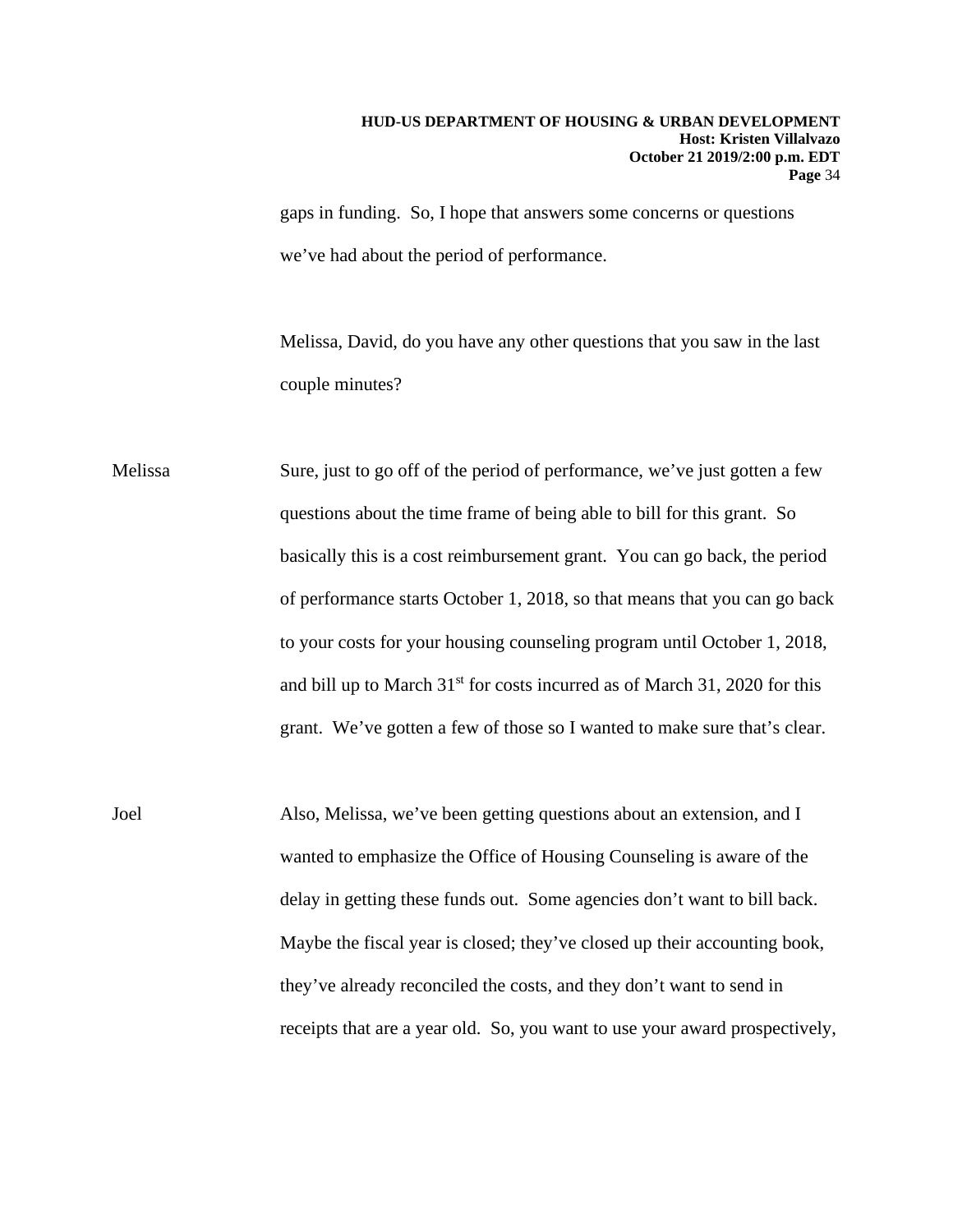for the next six months, but honestly, we're looking at five months and some change.

If you need to request an extension for these funds, generally HUD has been in the habit of allowing it. It's written into our grant agreement. So, you need to obviously submit it formally to your HUD point of contact. There's procedures that will need to be followed. But, if you don't think you'll be able to spend down your funds by the conclusion of the period of performance there are extensions that are allowed. So, I don't want people to be too distressed about that.

We receive feedback on the periods of performance. That's something we're actively looking at and we have a team already considering the FY20 NOFA, and we're going to take feedback from industry into account when we determine what the periods of performance are, how long they are, when they begin, etc. So, we may actually reach out to the industry on that topic so that we can get more feedback because we certainly love to hear from the grantees about what works and what doesn't work.

Anything else come up, David and Melissa?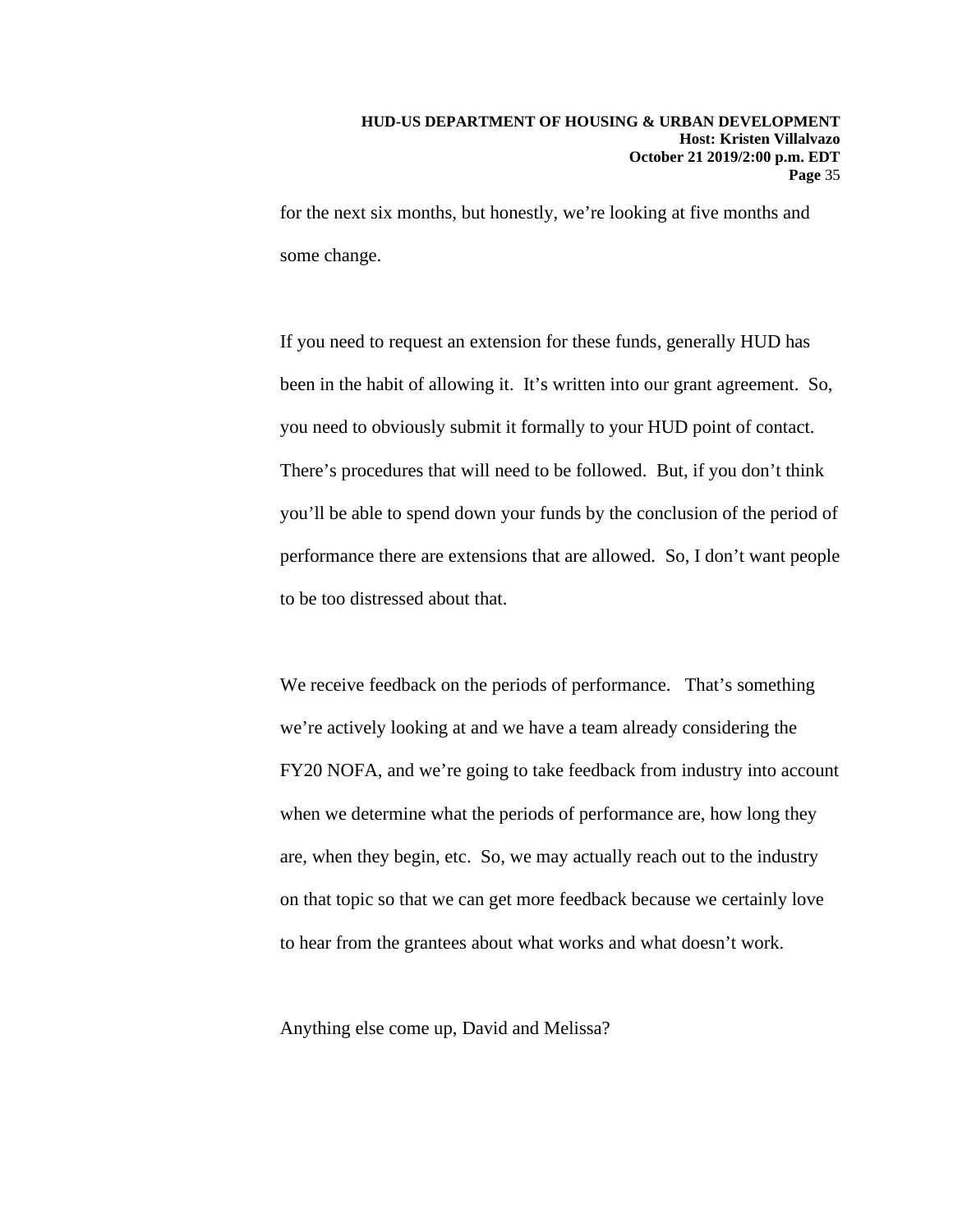David Somebody asked a question about the expression of interest. They asked, "When will it be due?" I just want to emphasize that this is something that us as HUD will send to your agency, specifically to the folks that are listed in the personnel tab on HCS and so when you get that letter eventually, if an when appropriations become available for FY20, it's something that we will send to you and it'll be clear in the body of the letter when it's due and what you need to do to indicate that you are or are not interested in those funds.

Joel One more question I think we can answer. Someone asked about Almond Company, which Tracy Badua mentioned during her portion. They're financial experts. In the past you might have heard the term Booth, and sometimes we'll get technical assistance from Booth, and Almond is the new company that's taking over for Booth. So that's what Tracy Badua was referring to.

> Barring any other questions, we would like to thank you very much for taking the time. To the extent there's additional questions, has been mentioned, you can send them to housing.counseling@HUD.gov. Additionally to the extent we receive additional questions that we didn't need to address with the entire team, and the entire call, we'll try to